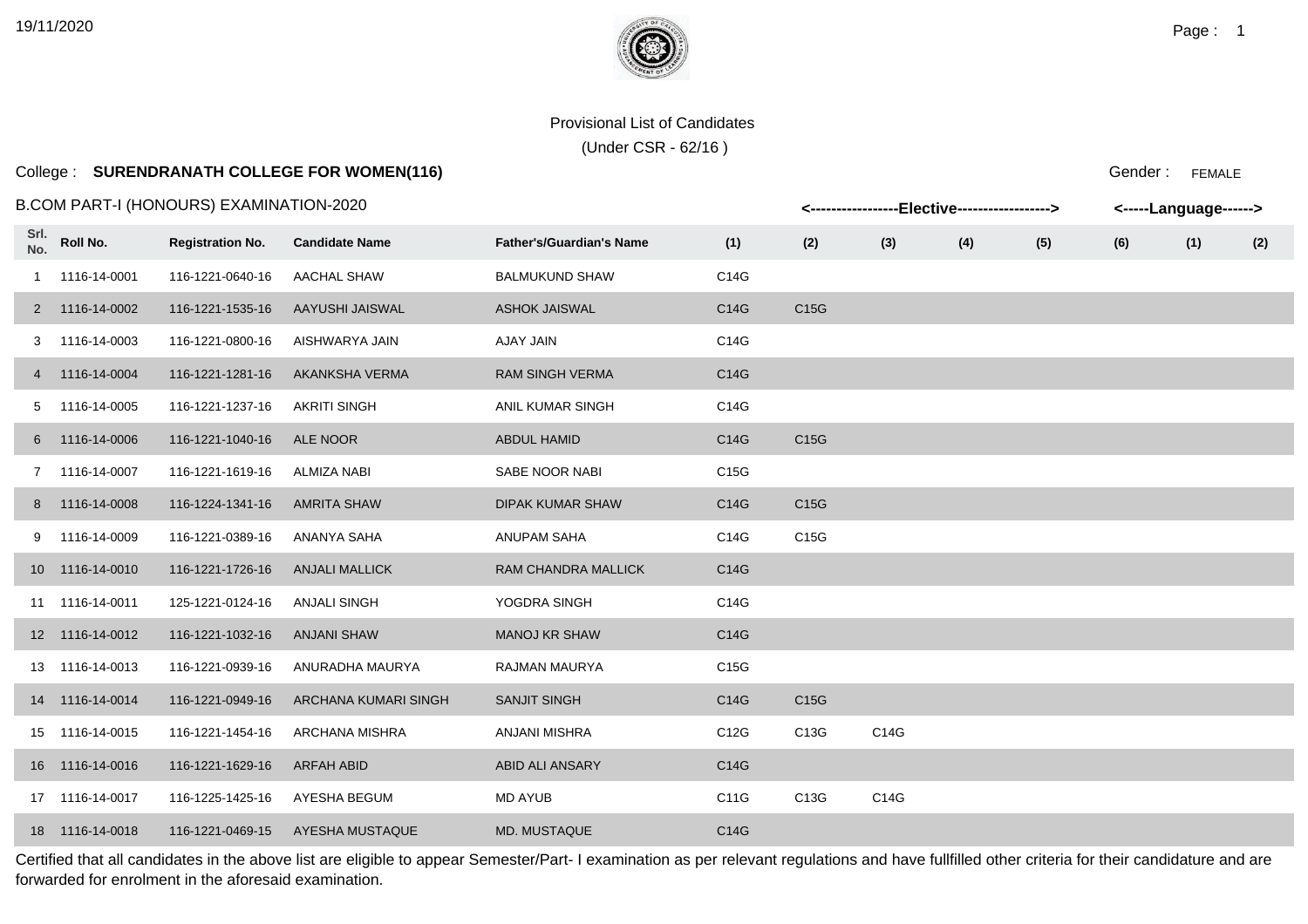# College : **SURENDRANATH COLLEGE FOR WOMEN(116)**

#### B.COM PART-I (HONOURS) EXAMINATION-2020

|             |                 | B.COM PART-I (HONOURS) EXAMINATION-2020 |                          |                                 |      |      | <-----------------Elective-----------------> |     |     | <-----Language------> |     |     |
|-------------|-----------------|-----------------------------------------|--------------------------|---------------------------------|------|------|----------------------------------------------|-----|-----|-----------------------|-----|-----|
| Srl.<br>No. | Roll No.        | <b>Registration No.</b>                 | <b>Candidate Name</b>    | <b>Father's/Guardian's Name</b> | (1)  | (2)  | (3)                                          | (4) | (5) | (6)                   | (1) | (2) |
|             | 19 1116-14-0019 | 116-1222-0451-15                        | <b>BABITA KUMARI</b>     | <b>MITHAI LAL</b>               | C14G |      |                                              |     |     |                       |     |     |
|             | 20 1116-14-0020 | 116-1221-0922-16                        | <b>BABY HELA</b>         | <b>RAMESH HELA</b>              | C14G |      |                                              |     |     |                       |     |     |
|             | 21 1116-14-0021 | 116-1221-0765-15                        | <b>BABY KUMARI SONAR</b> | DFSRI KISHAN SONAR              | C11G | C15G |                                              |     |     |                       |     |     |
|             | 22 1116-14-0022 | 116-1221-0981-16                        | <b>BALAKA BOSE</b>       | <b>ASHIM BOSE</b>               | C14G | C15G |                                              |     |     |                       |     |     |
|             | 23 1116-14-0023 | 125-1221-0711-15                        | <b>BINA SRIVASTAVA</b>   | <b>BIJAY SRIVASTAVA</b>         | C14G |      |                                              |     |     |                       |     |     |
|             | 24 1116-14-0024 | 116-1221-1616-16                        | <b>BUSHRA FARHEEN</b>    | MD ASHFAQUE AHMAD               | C14G |      |                                              |     |     |                       |     |     |
|             | 25 1116-14-0025 | 116-1221-0638-16                        | <b>BUSHRA TANWEER</b>    | <b>TANWEER AHMED</b>            | C14G | C15G |                                              |     |     |                       |     |     |
|             | 26 1116-14-0026 | 116-1221-1070-16                        | <b>DEEPA SINGH</b>       | ANURODH KUMAR SINGH             | C12G | C14G |                                              |     |     |                       |     |     |
|             | 27 1116-14-0027 | 116-1221-0945-15                        | DISHA SHAH               | <b>SANJAY SHAH</b>              | C14G | C15G |                                              |     |     |                       |     |     |
|             | 28 1116-14-0028 | 116-1221-0327-15                        | <b>DOLI SHAW</b>         | <b>MURARI SHAW</b>              | C14G |      |                                              |     |     |                       |     |     |
|             | 29 1116-14-0029 | 116-1221-0983-15                        | <b>FARHAT PARVEEN</b>    | <b>MANSOOR ALAM</b>             | C14G | C15G |                                              |     |     |                       |     |     |
|             | 30 1116-14-0030 | 116-1221-0997-16                        | <b>FARIDA ARA</b>        | <b>MD HASHIM</b>                | C14G |      |                                              |     |     |                       |     |     |
|             | 31 1116-14-0031 | 116-1221-2567-15                        | <b>G. JYOTI RAO</b>      | G. LAXMAN RAO                   | C15G |      |                                              |     |     |                       |     |     |
|             | 32 1116-14-0032 | 116-1221-1196-16                        | <b>GEETA SHARMA</b>      | <b>SURESH SHARMA</b>            | C15G |      |                                              |     |     |                       |     |     |
|             | 33 1116-14-0033 | 116-1221-1095-15                        | <b>GOURI SARAF</b>       | <b>BUJAY KUMAR SARAF</b>        | C14G |      |                                              |     |     |                       |     |     |
|             | 34 1116-14-0034 | 116-1221-1748-16                        | <b>GULNAZ NIAZ</b>       | NIAZ AHMED                      | C11G | C14G | C15G                                         |     |     |                       |     |     |
|             | 35 1116-14-0035 | 116-1221-0842-16                        | <b>GUNJA DUBEY</b>       | KASHI NATH DUBEY                | C15G |      |                                              |     |     |                       |     |     |
|             | 36 1116-14-0036 | 116-1221-1464-16                        | <b>GURIYA RAY</b>        | <b>DILIP RAY</b>                | C14G | C15G |                                              |     |     |                       |     |     |

Certified that all candidates in the above list are eligible to appear Semester/Part- I examination as per relevant regulations and have fullfilled other criteria for their candidature and are forwarded for enrolment in the aforesaid examination.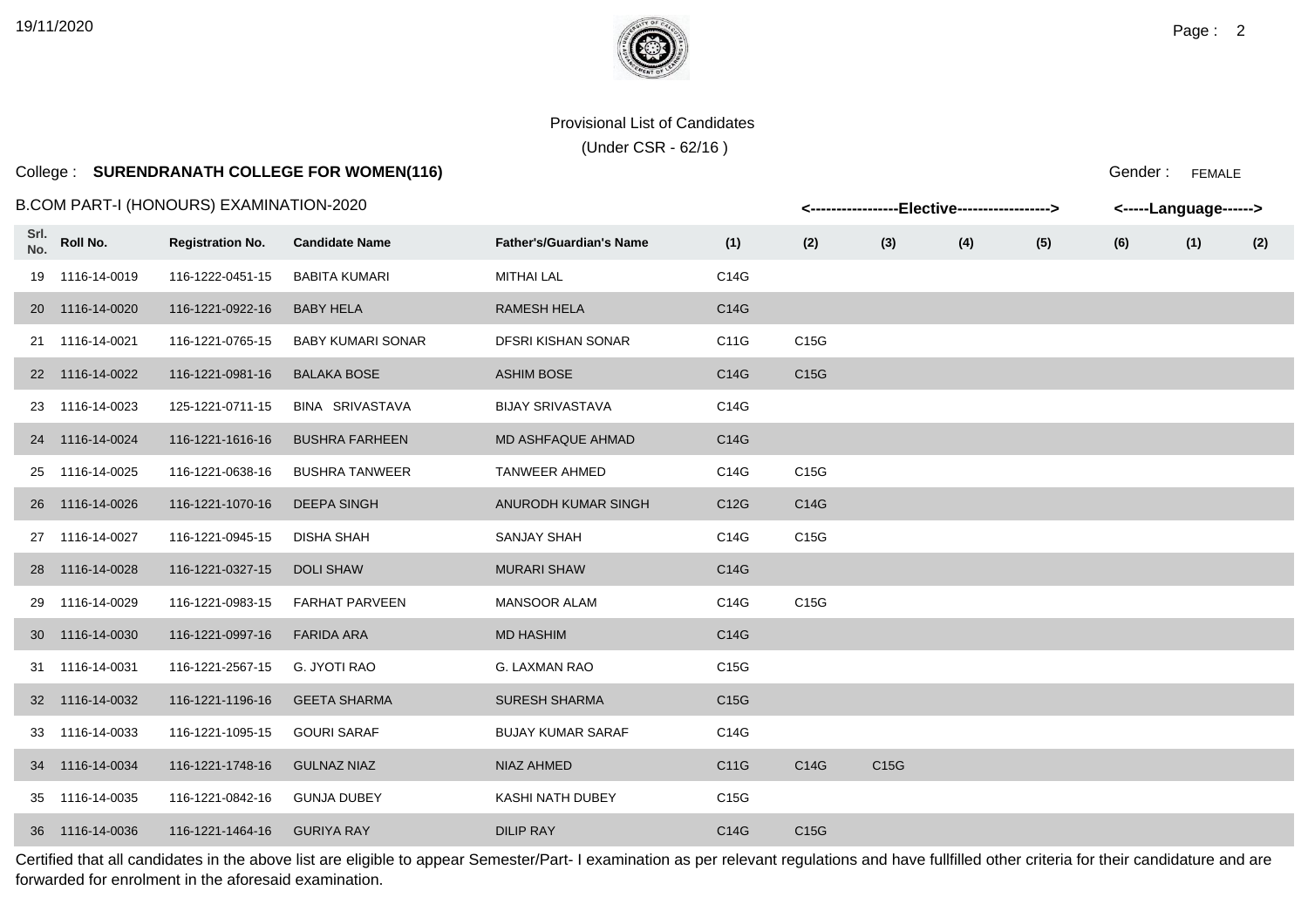### College : **SURENDRANATH COLLEGE FOR WOMEN(116)**

B.COM PART-I (HONOURS) EXAMINATION-2020

|             |                 | .COM PART-I (HONOURS) EXAMINATION-2020 |                           |                                 | <-----------------Elective-----------------> |                   |      |     |     |     | <-----Language------> |     |
|-------------|-----------------|----------------------------------------|---------------------------|---------------------------------|----------------------------------------------|-------------------|------|-----|-----|-----|-----------------------|-----|
| Srl.<br>No. | Roll No.        | <b>Registration No.</b>                | <b>Candidate Name</b>     | <b>Father's/Guardian's Name</b> | (1)                                          | (2)               | (3)  | (4) | (5) | (6) | (1)                   | (2) |
|             | 37 1116-14-0037 | 116-1221-1617-16                       | <b>HENA AFREEN</b>        | <b>MD RAFIQUE</b>               | C14G                                         | C15G              |      |     |     |     |                       |     |
|             | 38 1116-14-0038 | 116-1221-1719-16                       | <b>ISHITA DEY</b>         | <b>SOUMIT DEY</b>               | C12G                                         | C14G              | C15G |     |     |     |                       |     |
|             | 39 1116-14-0039 | 116-1221-1203-16                       | <b>JUHI SHARMA</b>        | <b>SANJAY SHARMA</b>            | C14G                                         |                   |      |     |     |     |                       |     |
|             | 40 1116-14-0040 | 116-1221-0383-16                       | <b>JYOTI KUMARI SINGH</b> | <b>KASHI NATH SINGH</b>         | C14G                                         | C <sub>15</sub> G |      |     |     |     |                       |     |
|             | 41 1116-14-0041 | 116-1221-0709-15                       | KAHKASHAN ANJUM           | MD. SERAJ UDDIN                 | C15G                                         |                   |      |     |     |     |                       |     |
|             | 42 1116-14-0042 | 116-1221-1671-16                       | <b>KAJAL SHARMA</b>       | <b>DIBESSH SHARMA</b>           | C15G                                         |                   |      |     |     |     |                       |     |
|             | 43 1116-14-0043 | 116-1221-1071-16                       | <b>KAJAL SHARMA</b>       | <b>SURESH KR SHARMA</b>         | C14G                                         |                   |      |     |     |     |                       |     |
|             | 44 1116-14-0044 | 116-1221-1364-16                       | <b>KAJAL SHAW</b>         | <b>SANJAY KUMAR SHAW</b>        | C14G                                         | C <sub>15</sub> G |      |     |     |     |                       |     |
|             | 45 1116-14-0045 | 116-1221-1025-16                       | <b>KAJAL SHAW</b>         | RABINDRA SHAW                   | C14G                                         | C15G              |      |     |     |     |                       |     |
|             | 46 1116-14-0046 | 116-1221-0960-16                       | <b>KARISHMA HELA</b>      | <b>KAMAL HELA</b>               | C14G                                         |                   |      |     |     |     |                       |     |
|             | 47 1116-14-0047 | 116-1221-1123-16                       | <b>KARISHMA RATHI</b>     | <b>JAGDISH PRASAD RATHI</b>     | C12G                                         | C14G              | C15G |     |     |     |                       |     |
|             | 48 1116-14-0048 | 116-1221-1537-16                       | <b>KARISHMA YADAV</b>     | <b>CHHOTU YADAV</b>             | C14G                                         |                   |      |     |     |     |                       |     |
|             | 49 1116-14-0049 | 116-1221-0809-15                       | KASHISH BHATTACHARYA      | LATE PARTHO BHATTACHARYA        | C14G                                         | C15G              |      |     |     |     |                       |     |
|             | 50 1116-14-0050 | 116-1221-1028-16                       | KHUSBOO KUMARI SINGH      | SHIVA NANDA SINGH               | C14G                                         |                   |      |     |     |     |                       |     |
|             | 51 1116-14-0051 | 116-1221-1306-16                       | KHUSHBOO SHARMA           | SHAMBHU SHARMA                  | C15G                                         |                   |      |     |     |     |                       |     |
|             | 52 1116-14-0052 | 116-1221-0925-16                       | KHUSHBOO SHAW             | <b>KALU RAM SHAW</b>            | C14G                                         | C15G              |      |     |     |     |                       |     |
|             | 53 1116-14-0053 | 116-1221-1113-16                       | KHUSHBU KUMARI MAHATO     | <b>MOHAN MAHATO</b>             | C13G                                         |                   |      |     |     |     |                       |     |
|             | 54 1116-14-0054 | 116-1221-1077-16                       | <b>KIRAN ROY</b>          | <b>BIRENDRA ROY</b>             | C14G                                         |                   |      |     |     |     |                       |     |

Certified that all candidates in the above list are eligible to appear Semester/Part- I examination as per relevant regulations and have fullfilled other criteria for their candidature and are forwarded for enrolment in the aforesaid examination.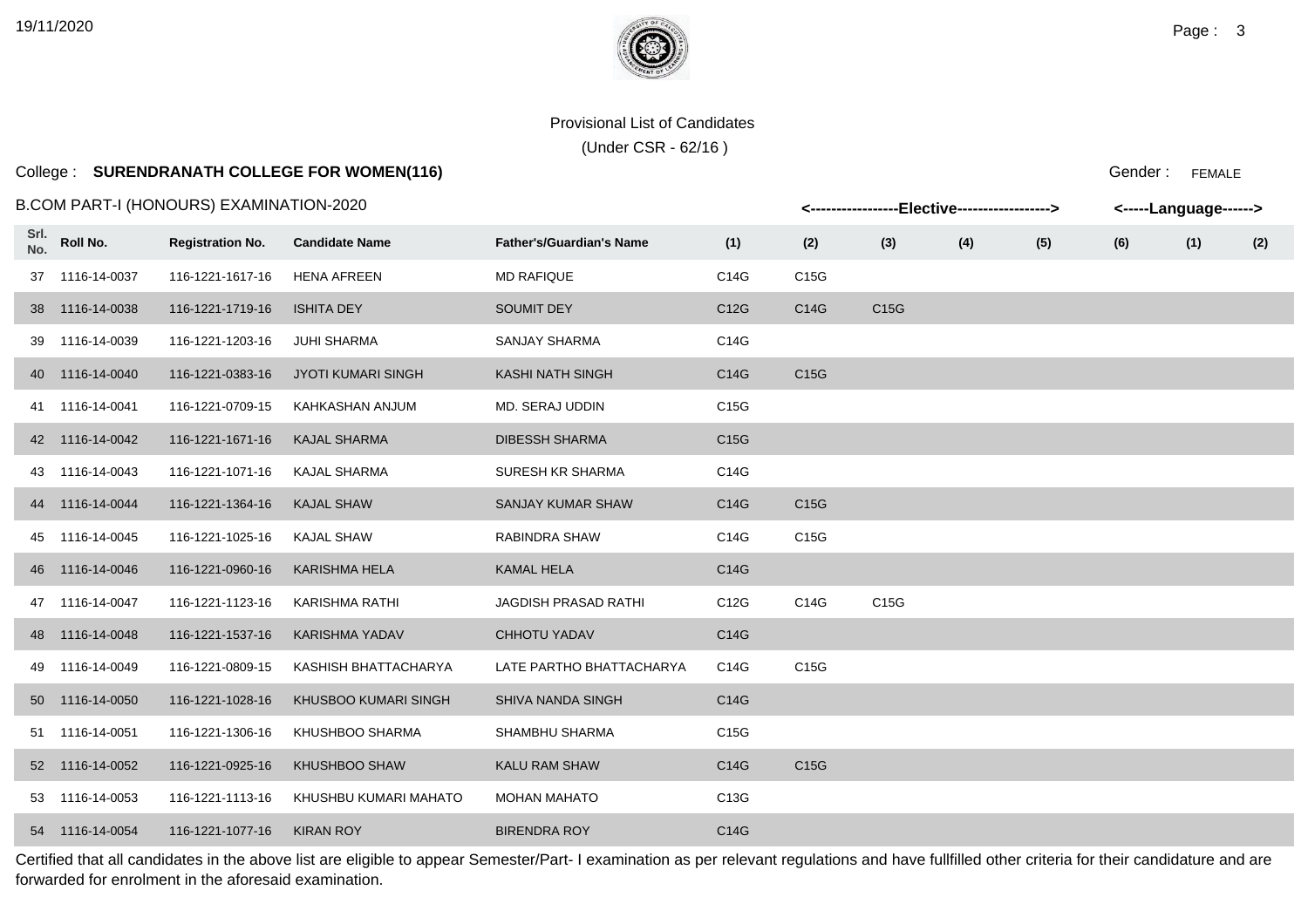(Under CSR - 62/16 )

# College : **SURENDRANATH COLLEGE FOR WOMEN(116)** College : FEMALE

B.COM PART-I (HONOURS) EXAMINATION-2020

| .Flactiva | -angunana Luur |  |
|-----------|----------------|--|
|           | Gender: FEMAI  |  |

|             |                 |                         |                        |                                 |      |      |      |     |     |     | --guugu |     |
|-------------|-----------------|-------------------------|------------------------|---------------------------------|------|------|------|-----|-----|-----|---------|-----|
| Srl.<br>No. | Roll No.        | <b>Registration No.</b> | <b>Candidate Name</b>  | <b>Father's/Guardian's Name</b> | (1)  | (2)  | (3)  | (4) | (5) | (6) | (1)     | (2) |
| 55          | 1116-14-0055    | 116-1221-0839-15        | <b>KOMAL JHA</b>       | ANIL JHA                        | C14G | C15G |      |     |     |     |         |     |
|             | 56 1116-14-0056 | 116-1221-1246-16        | <b>KOMAL SHARMA</b>    | NAND KISHOR SHARMA              | C14G |      |      |     |     |     |         |     |
|             | 57 1116-14-0057 | 116-1221-1581-16        | <b>KOMAL SHAW</b>      | <b>SUNIL SHAW</b>               | C14G |      |      |     |     |     |         |     |
|             | 58 1116-14-0058 | 116-1221-1766-16        | <b>KOMAL SINGH</b>     | <b>GOPAL SINGH</b>              | C14G |      |      |     |     |     |         |     |
| 59          | 1116-14-0059    | 116-1221-1418-16        | <b>KRITIKA KUMARI</b>  | SANDEEP SINGH                   | C14G |      |      |     |     |     |         |     |
|             | 60 1116-14-0060 | 116-1221-1288-16        | <b>KUSUM SHAW</b>      | <b>BHAGWAN SHAW</b>             | C14G |      |      |     |     |     |         |     |
|             | 61 1116-14-0061 | 116-1221-2483-15        | <b>LATA GOSWAMI</b>    | <b>DUGAI GOSWAMI</b>            | C12G | C13G | C15G |     |     |     |         |     |
|             | 62 1116-14-0062 | 116-1221-1105-15        | <b>MADHURI SHARMA</b>  | VIDYA SAGAR SHARMA              | C14G |      |      |     |     |     |         |     |
|             | 63 1116-14-0063 | 116-1222-1641-16        | <b>MAHUYA MONDAL</b>   | NIRMAL MONDAL                   | C14G |      |      |     |     |     |         |     |
|             | 64 1116-14-0064 | 116-1222-1275-16        | <b>MAMTA SONKAR</b>    | <b>RAJ KUMAR SONKAR</b>         | C14G |      |      |     |     |     |         |     |
|             | 65 1116-14-0065 | 116-1221-1770-16        | <b>MANISHA KUMARI</b>  | PANNA LAL DAS                   | C14G |      |      |     |     |     |         |     |
|             | 66 1116-14-0066 | 116-1221-1080-16        | MANISHA KUMARI RAJAK   | <b>MANGARU RAJAK</b>            | C13G | C14G | C15G |     |     |     |         |     |
|             | 67 1116-14-0067 | 116-1221-1308-16        | MEENA KUMARI SHAW      | SHIV CHAND SHAW                 | C14G |      |      |     |     |     |         |     |
|             | 68 1116-14-0068 | 116-1221-1095-16        | <b>MEGHA SINGH</b>     | <b>GOPAL JI SINGH</b>           | C13G | C15G |      |     |     |     |         |     |
| 69          | 1116-14-0069    | 116-1221-2589-15        | <b>MEGHNA DAS</b>      | ANUP KUMAR DAS                  | C12G | C13G | C14G |     |     |     |         |     |
|             | 70 1116-14-0070 | 116-1221-0799-15        | <b>MEHIRUN NESSA</b>   | <b>GOLAM AHMED</b>              | C14G |      |      |     |     |     |         |     |
|             | 71 1116-14-0071 | 116-1221-0954-16        | <b>MEHWESH MUSTAFA</b> | <b>MD MUSTAFA</b>               | C14G |      |      |     |     |     |         |     |
|             | 72 1116-14-0072 | 116-1221-1574-16        | <b>MONALISA MONDAL</b> | MONITOSH MONDAL                 | C14G |      |      |     |     |     |         |     |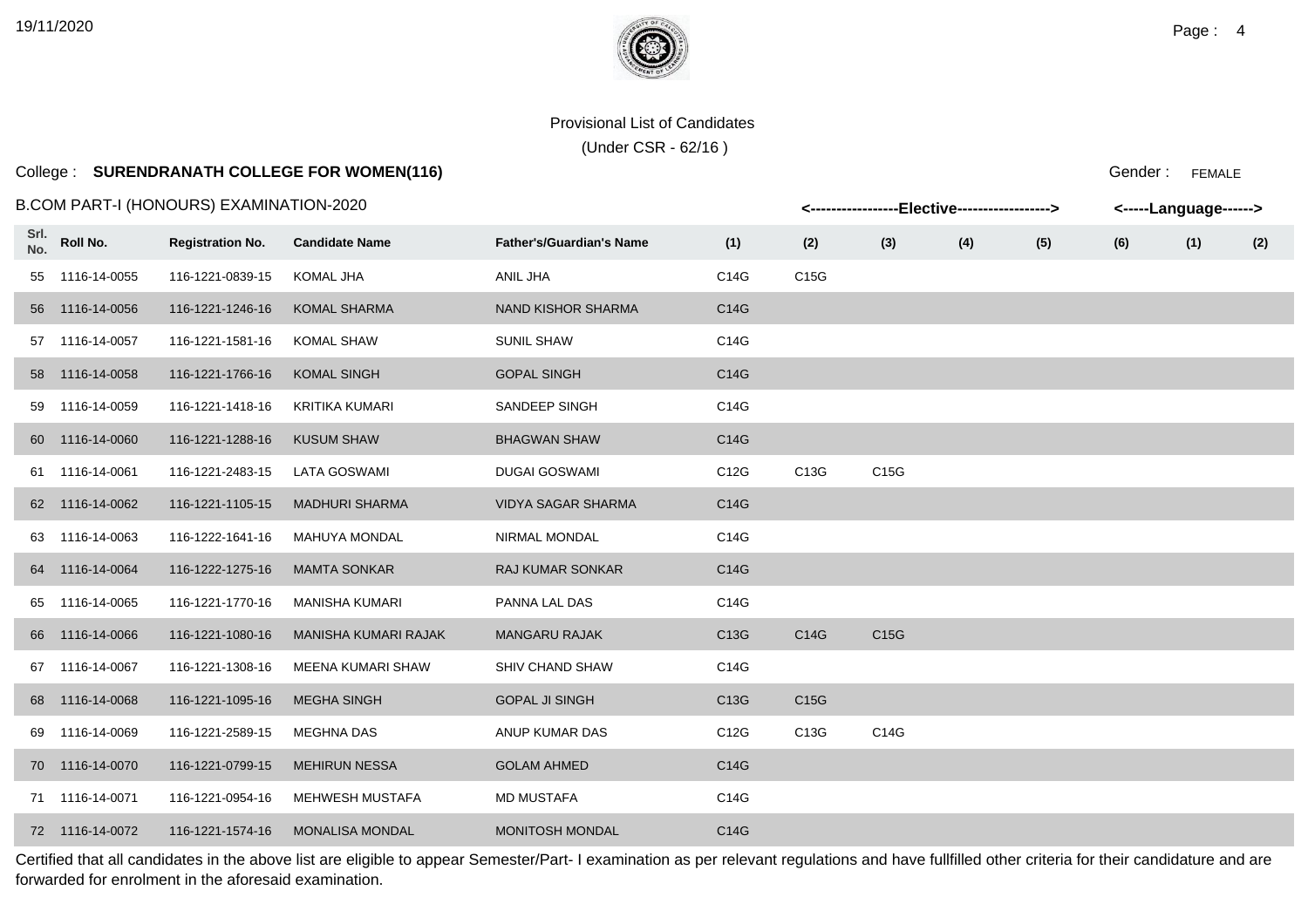# College : **SURENDRANATH COLLEGE FOR WOMEN(116)**

#### B.COM PART-I (HONOURS) EXAMINATION-2020

|             |                 | 3.COM PART-I (HONOURS) EXAMINATION-2020 |                       |                                           |      |      |      | <-----------------Elective-----------------> |     |     | <-----Language------> |     |
|-------------|-----------------|-----------------------------------------|-----------------------|-------------------------------------------|------|------|------|----------------------------------------------|-----|-----|-----------------------|-----|
| Srl.<br>No. | Roll No.        | <b>Registration No.</b>                 | <b>Candidate Name</b> | <b>Father's/Guardian's Name</b>           | (1)  | (2)  | (3)  | (4)                                          | (5) | (6) | (1)                   | (2) |
|             | 73 1116-14-0073 | 116-1221-1069-16                        | <b>MONIKA SHAW</b>    | <b>BIJOY SHAW</b>                         | C14G | C15G |      |                                              |     |     |                       |     |
|             | 74 1116-14-0074 | 116-1221-1532-16                        | <b>MONIKA VERMA</b>   | <b>BHANWAR LAL VERMA</b>                  | C14G |      |      |                                              |     |     |                       |     |
|             | 75 1116-14-0075 | 116-1221-1611-16                        | <b>MUNALI GHOSH</b>   | PRADIP GHOSH                              | C14G | C15G |      |                                              |     |     |                       |     |
|             | 76 1116-14-0076 | 116-1222-0489-15                        | <b>MUNMUN SHAW</b>    | <b>KRISHNO SHAW</b>                       | C14G | C15G |      |                                              |     |     |                       |     |
|             | 77 1116-14-0077 | 116-1225-0936-16                        | MUSKAAN               | <b>MD ISHAQUE</b>                         | C14G |      |      |                                              |     |     |                       |     |
|             | 78 1116-14-0078 | 116-1221-1429-16                        | MUSKAN KUMARI GUPTA   | PRAHLAD PRASAD GUPTA                      | C14G |      |      |                                              |     |     |                       |     |
|             | 79 1116-14-0079 | 116-1221-1694-16                        | NAINA BHAKAT          | <b>JOY KUMAR BHAKAT</b>                   | C11G | C14G | C15G |                                              |     |     |                       |     |
|             | 80 1116-14-0080 | 116-1221-1384-16                        | <b>NANCY GUPTA</b>    | <b>PAPPU GUPTA</b>                        | C14G |      |      |                                              |     |     |                       |     |
|             | 81 1116-14-0081 | 116-1221-0260-16                        | <b>NANDINI PRASAD</b> | DEVENDRA PRASAD                           | C14G |      |      |                                              |     |     |                       |     |
|             | 82 1116-14-0082 | 116-1221-1066-16                        | <b>NAZIA PARVEEN</b>  | <b>MD NASIMUDDIN AHMED</b>                | C14G |      |      |                                              |     |     |                       |     |
|             | 83 1116-14-0083 | 116-1221-1441-16                        | NAZIA SULTAN          | <b>MD SULTAN</b>                          | C14G |      |      |                                              |     |     |                       |     |
|             | 84 1116-14-0084 | 116-1221-2519-15                        | NEHA CHOUDHARY        | <b>NAGENDRA KUMAR</b><br><b>CHOUDHARY</b> | C11G | C14G | C15G |                                              |     |     |                       |     |
|             | 85 1116-14-0085 | 116-1221-0607-16                        | NEHA KUMARI           | <b>RAJESH KUMAR THAKUR</b>                | C15G |      |      |                                              |     |     |                       |     |
|             | 86 1116-14-0086 | 116-1221-1383-16                        | NEHA MISHRA           | <b>BIJAY MISHRA</b>                       | C14G | C15G |      |                                              |     |     |                       |     |
|             | 87 1116-14-0087 | 116-1221-1085-15                        | <b>NEHA ROY</b>       | RAVISHANKER ROY                           | C11G | C14G |      |                                              |     |     |                       |     |
|             | 88 1116-14-0088 | 116-1221-1270-16                        | <b>NEHA SHAW</b>      | CHHOTE LAL SHAW                           | C14G | C15G |      |                                              |     |     |                       |     |
|             | 89 1116-14-0089 | 116-1221-1083-15                        | NEHA SINGH            | <b>SHRIKANT SINGH</b>                     | C12G | C14G |      |                                              |     |     |                       |     |
|             | 90 1116-14-0090 | 116-1221-1463-16                        | <b>NEHA SINGH</b>     | <b>DHURENDRA SINGH</b>                    | C14G |      |      |                                              |     |     |                       |     |

Certified that all candidates in the above list are eligible to appear Semester/Part- I examination as per relevant regulations and have fullfilled other criteria for their candidature and are forwarded for enrolment in the aforesaid examination.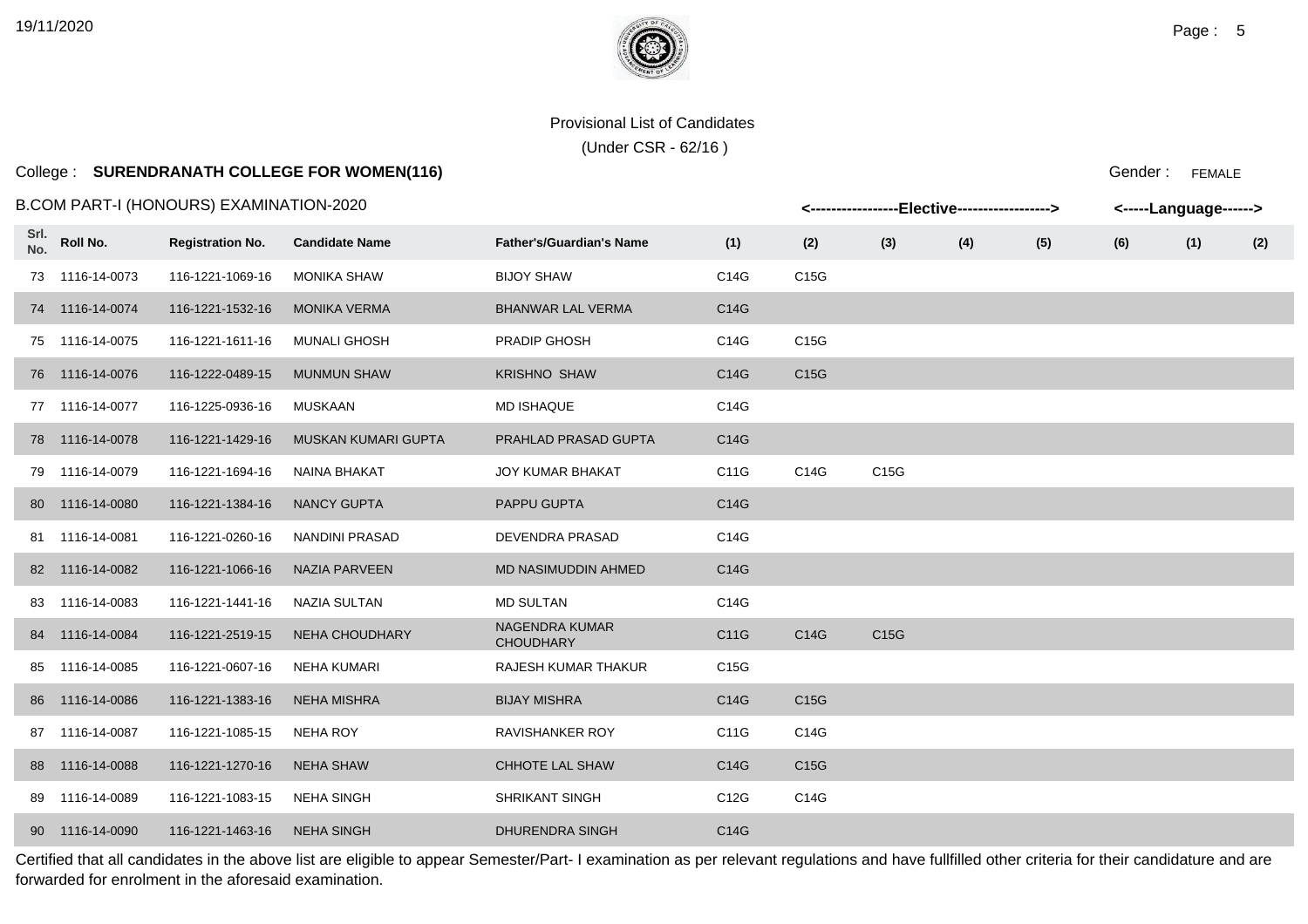# College : **SURENDRANATH COLLEGE FOR WOMEN(116)**

#### B.COM PART-I (HONOURS) EXAMINATION-2020

|             |                  | .COM PART-I (HONOURS) EXAMINATION-2020 |                        |                                 |      |      |     | <-----------------Elective-----------------> |     |     | <-----Language------> |     |
|-------------|------------------|----------------------------------------|------------------------|---------------------------------|------|------|-----|----------------------------------------------|-----|-----|-----------------------|-----|
| Srl.<br>No. | Roll No.         | <b>Registration No.</b>                | <b>Candidate Name</b>  | <b>Father's/Guardian's Name</b> | (1)  | (2)  | (3) | (4)                                          | (5) | (6) | (1)                   | (2) |
|             | 91 1116-14-0091  | 116-1221-1672-16                       | <b>NEHA SINGH</b>      | <b>BRIJNANDAN SINGH</b>         | C14G |      |     |                                              |     |     |                       |     |
|             | 92 1116-14-0092  | 116-1221-0995-16                       | <b>NEHA SINGH</b>      | <b>SHARDA NAND SINGH</b>        | C14G |      |     |                                              |     |     |                       |     |
|             | 93 1116-14-0093  | 116-1221-0630-16                       | NIDHI KUMARI SHARMA    | <b>MANOJ SHARMA</b>             | C14G |      |     |                                              |     |     |                       |     |
|             | 94 1116-14-0094  | 116-1221-1197-16                       | <b>NIDHI PANDIT</b>    | <b>BASHISHTHA PANDIT</b>        | C14G |      |     |                                              |     |     |                       |     |
|             | 95 1116-14-0095  | 116-1221-1304-16                       | <b>NIGAR YUSUF</b>     | MOHAMMAD YUSUF                  | C14G | C15G |     |                                              |     |     |                       |     |
|             | 96 1116-14-0096  | 116-1223-1101-15                       | NIKITA ALICE TIRKEY    | PAULUSH TIRKEY                  | C14G |      |     |                                              |     |     |                       |     |
|             | 97 1116-14-0097  | 116-1221-1735-16                       | <b>NIKITA GUPTA</b>    | SANTOSH KUMAR GUPTA             | C14G | C15G |     |                                              |     |     |                       |     |
|             | 98 1116-14-0098  | 116-1221-1755-16                       | <b>NIKITA KUMARI</b>   | <b>GORAKH PRASAD BHAGAT</b>     | C12G |      |     |                                              |     |     |                       |     |
|             | 99 1116-14-0099  | 116-1221-0553-15                       | NILUFAR                | MD SHAMIM AHAMED                | C14G |      |     |                                              |     |     |                       |     |
|             | 100 1116-14-0100 | 116-1221-0461-15                       | <b>NIMI CHAUDHARY</b>  | <b>KANHAI CHAUDHARY</b>         | C14G |      |     |                                              |     |     |                       |     |
|             | 101 1116-14-0101 | 116-1221-1385-16                       | NISHA PRAJAPATI        | <b>AJIT PRAJAPATI</b>           | C14G | C15G |     |                                              |     |     |                       |     |
|             | 102 1116-14-0102 | 116-1224-1573-16                       | <b>NISHA SHAW</b>      | <b>RAMESH KUMAR SHAW</b>        | C14G |      |     |                                              |     |     |                       |     |
|             | 103 1116-14-0103 | 116-1221-1742-16                       | NITU HARIJAN           | RAMESH KR HARIJAN               | C14G | C15G |     |                                              |     |     |                       |     |
|             | 104 1116-14-0104 | 116-1221-1622-16                       | <b>NOOR SHABA</b>      | <b>NOOR HOSSAIN</b>             | C15G |      |     |                                              |     |     |                       |     |
|             | 105 1116-14-0105 | 116-1221-2631-15                       | NUTAN KUMARI CHOUDHARY | NIKUN DEO CHOUDHARY             | C14G |      |     |                                              |     |     |                       |     |
|             | 106 1116-14-0106 | 116-1221-0649-16                       | PALLAVI PANDEY         | JITENDRA KUMAR PANDEY           | C15G |      |     |                                              |     |     |                       |     |
|             | 107 1116-14-0107 | 116-1221-1263-16                       | PAMMI KUMARI SHAW      | MUNNESHWAR SHAW                 | C12G | C14G |     |                                              |     |     |                       |     |
|             | 108 1116-14-0108 | 116-1221-1218-16                       | PAYAL KUMARI SINGH     | <b>BINAY SINGH</b>              | C14G |      |     |                                              |     |     |                       |     |

Certified that all candidates in the above list are eligible to appear Semester/Part- I examination as per relevant regulations and have fullfilled other criteria for their candidature and are forwarded for enrolment in the aforesaid examination.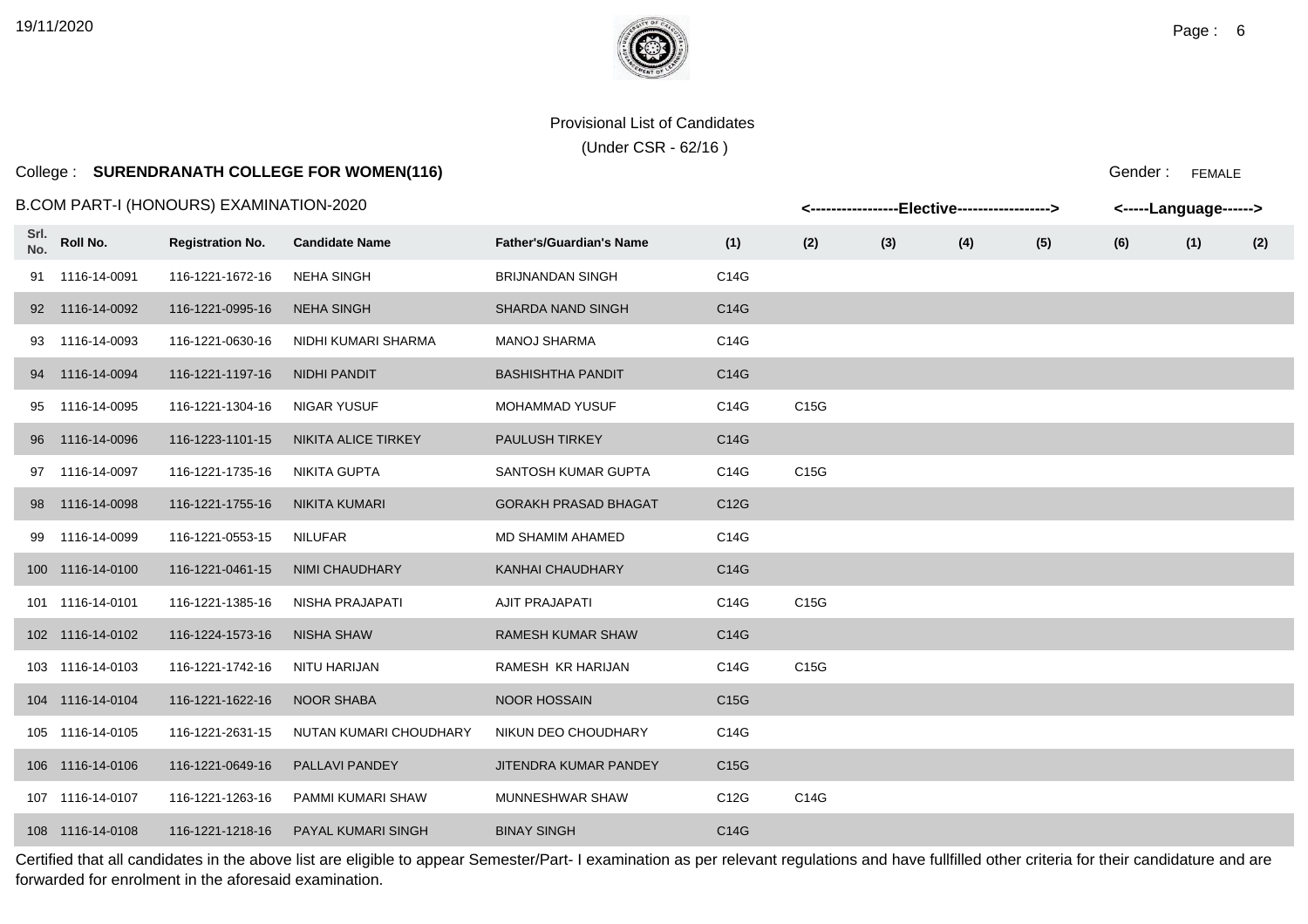# College : **SURENDRANATH COLLEGE FOR WOMEN(116)**

#### B.COM PART-I (HONOURS) EXAMINATION-2020

|             |                  | .COM PART-I (HONOURS) EXAMINATION-2020 |                       |                                 |      |      | <-----------------Elective-----------------> |     |     |     | <-----Language------> |     |
|-------------|------------------|----------------------------------------|-----------------------|---------------------------------|------|------|----------------------------------------------|-----|-----|-----|-----------------------|-----|
| Srl.<br>No. | Roll No.         | <b>Registration No.</b>                | <b>Candidate Name</b> | <b>Father's/Guardian's Name</b> | (1)  | (2)  | (3)                                          | (4) | (5) | (6) | (1)                   | (2) |
|             | 109 1116-14-0109 | 116-1221-0860-16                       | PAYAL SHAW            | KANAI LAL SHAW                  | C14G |      |                                              |     |     |     |                       |     |
|             | 110 1116-14-0110 | 116-1221-1310-16                       | <b>PINKI SHAW</b>     | <b>SUNIL SHAW</b>               | C14G |      |                                              |     |     |     |                       |     |
|             | 111 1116-14-0111 | 116-1221-2755-15                       | PINKI SHAW            | <b>JAGDISH SHAW</b>             | C14G |      |                                              |     |     |     |                       |     |
|             | 112 1116-14-0112 | 116-1221-1076-16                       | <b>PINKI SINGH</b>    | <b>BIRENDRA SINGH</b>           | C14G | C15G |                                              |     |     |     |                       |     |
|             | 113 1116-14-0113 | 116-1221-1087-15                       | PINKI YADAV           | <b>FOUJDAR YADAV</b>            | C14G |      |                                              |     |     |     |                       |     |
|             | 114 1116-14-0114 | 116-1221-1511-16                       | <b>PINKY THAKUR</b>   | <b>BINOD KR THAKUR</b>          | C14G |      |                                              |     |     |     |                       |     |
|             | 115 1116-14-0115 | 116-1221-1231-16                       | POOJA PAREEK          | PRAMOD PAREEK                   | C11G | C14G | C <sub>15</sub> G                            |     |     |     |                       |     |
|             | 116 1116-14-0116 | 116-1221-0656-16                       | POOJA SHAW            | <b>MAHESH SHAW</b>              | C14G |      |                                              |     |     |     |                       |     |
|             | 117 1116-14-0117 | 125-1221-0041-15                       | PRAGATI ACHARYA       | SHIV KUMAR ACHARYA              | C14G | C15G |                                              |     |     |     |                       |     |
|             | 118 1116-14-0118 | 116-1221-0653-15                       | <b>PRATIMA SAH</b>    | DAYA NATH SAH                   | C15G |      |                                              |     |     |     |                       |     |
|             | 119 1116-14-0119 | 116-1221-1187-16                       | PREETI MANDAL         | <b>LOCHAN MANDAL</b>            | C14G | C15G |                                              |     |     |     |                       |     |
|             | 120 1116-14-0120 | 116-1221-1243-16                       | PREETI PUGHALIA       | <b>GOVERDHAN PUGHALIA</b>       | C14G | C15G |                                              |     |     |     |                       |     |
|             | 121 1116-14-0121 | 116-1221-0629-15                       | PREETY PANDEY         | KRISHNA KUMAR PANDEY            | C11G | C14G | C15G                                         |     |     |     |                       |     |
|             | 122 1116-14-0122 | 116-1221-1370-16                       | <b>PRITI KUMARI</b>   | <b>SUBHASH SINGH</b>            | C15G |      |                                              |     |     |     |                       |     |
|             | 123 1116-14-0123 | 116-1221-1165-16                       | PRITI VERMA           | DILIP KUMAR VERMA               | C14G |      |                                              |     |     |     |                       |     |
|             | 124 1116-14-0124 | 116-1221-1362-16                       | <b>PRITY CHAUBEY</b>  | JAY PRAKASH CHAUBEY             | C12G | C14G |                                              |     |     |     |                       |     |
|             | 125 1116-14-0125 | 116-1221-1686-16                       | PRITY KUMARI GUPTA    | <b>SHIV SHANKAR GUPTA</b>       | C15G |      |                                              |     |     |     |                       |     |
|             | 126 1116-14-0126 | 116-1221-1059-16                       | PRIYA CHOUBEY         | <b>TARKESHWAR CHOUBEY</b>       | C15G |      |                                              |     |     |     |                       |     |

Certified that all candidates in the above list are eligible to appear Semester/Part- I examination as per relevant regulations and have fullfilled other criteria for their candidature and are forwarded for enrolment in the aforesaid examination.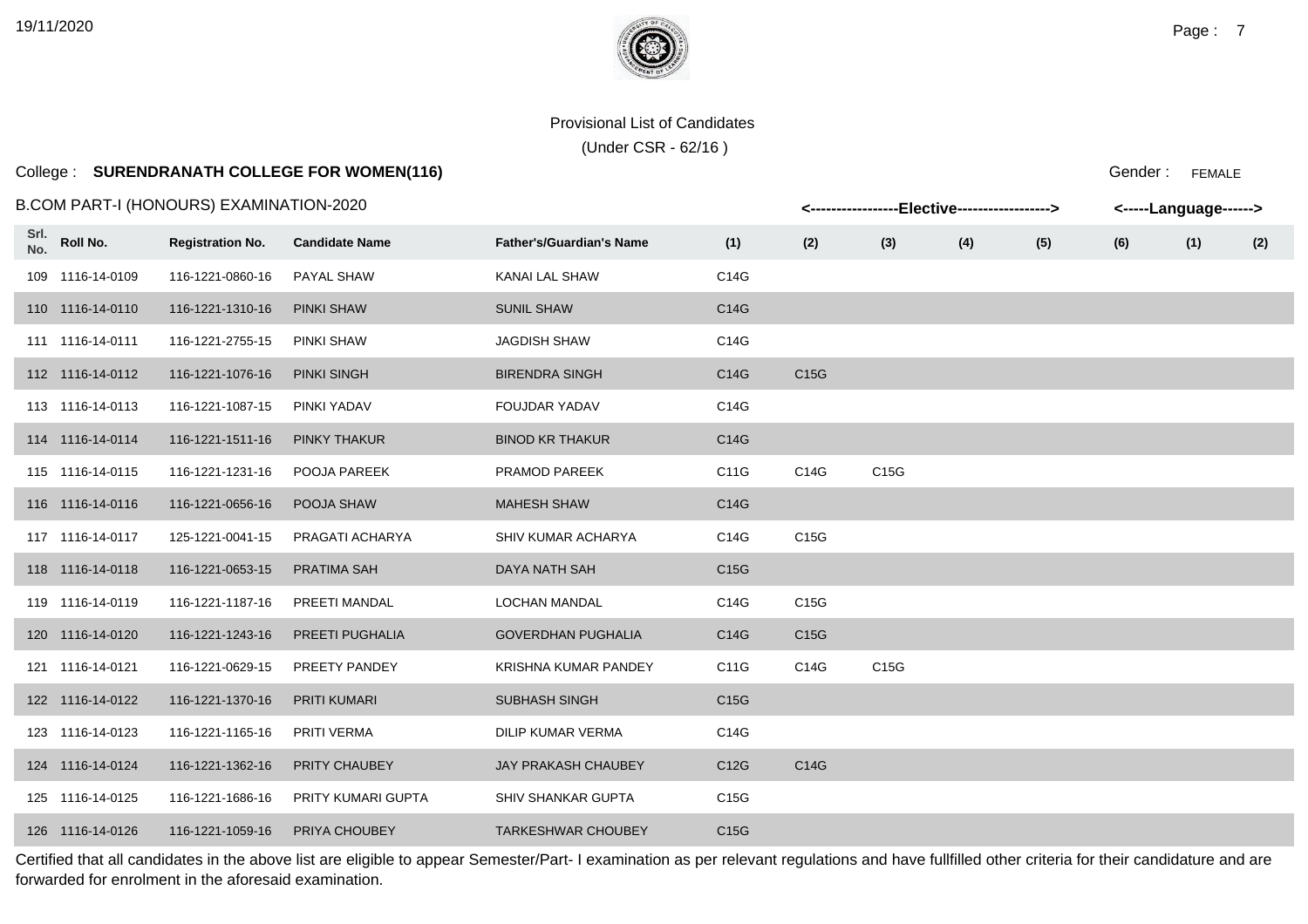# College : **SURENDRANATH COLLEGE FOR WOMEN(116)**

#### B.COM PART-I (HONOURS) EXAMINATION-2020

|             |                  | .COM PART-I (HONOURS) EXAMINATION-2020 |                        |                                 |                   |                   | <-----------------Elective-----------------> |     |     |     | <-----Language------> |     |
|-------------|------------------|----------------------------------------|------------------------|---------------------------------|-------------------|-------------------|----------------------------------------------|-----|-----|-----|-----------------------|-----|
| Srl.<br>No. | Roll No.         | <b>Registration No.</b>                | <b>Candidate Name</b>  | <b>Father's/Guardian's Name</b> | (1)               | (2)               | (3)                                          | (4) | (5) | (6) | (1)                   | (2) |
|             | 127 1116-14-0127 | 116-1221-1657-16                       | PRIYA CHOUDHARY        | SUBHASH CHOUDHARY               | C15G              |                   |                                              |     |     |     |                       |     |
|             | 128 1116-14-0128 | 116-1221-0802-16                       | PRIYA DAS              | <b>SUMANGAL DAS</b>             | C14G              | C <sub>15</sub> G |                                              |     |     |     |                       |     |
|             | 129 1116-14-0129 | 116-1221-0683-15                       | PRIYA DEY              | <b>SWAPAN DEY</b>               | C11G              | C14G              | C15G                                         |     |     |     |                       |     |
|             | 130 1116-14-0130 | 116-1221-3068-15                       | PRIYA JAISWAL          | SAMUNDRA JAISWAL                | C14G              |                   |                                              |     |     |     |                       |     |
|             | 131 1116-14-0131 | 116-1221-1039-16                       | PRIYA JAISWARA         | MAHENDRA JAISWARA               | C14G              | C15G              |                                              |     |     |     |                       |     |
|             | 132 1116-14-0132 | 116-1221-1045-16                       | PRIYA PANDEY           | <b>SRI RAM PANDEY</b>           | C <sub>12</sub> G | C14G              | C15G                                         |     |     |     |                       |     |
|             | 133 1116-14-0133 | 116-1221-1220-16                       | PRIYA SHAW             | <b>BIRJU SHAW</b>               | C14G              |                   |                                              |     |     |     |                       |     |
|             | 134 1116-14-0134 | 116-1221-0766-16                       | <b>PRIYA TIWARI</b>    | <b>MADHUI SUDAN TIWARI</b>      | C14G              |                   |                                              |     |     |     |                       |     |
|             | 135 1116-14-0135 | 116-1221-1147-16                       | PRIYA YADAV            | RAM BILASH YADAV                | C14G              |                   |                                              |     |     |     |                       |     |
|             | 136 1116-14-0136 | 116-1221-0759-15                       | PRIYANKA BHADRA        | ANJAN BHADRA                    | C11G              | C14G              | C15G                                         |     |     |     |                       |     |
|             | 137 1116-14-0137 | 116-1221-0881-15                       | PRIYANKA JHA           | SHAILENDRA KUMAR JHA            | C15G              |                   |                                              |     |     |     |                       |     |
|             | 138 1116-14-0138 | 116-1221-0953-16                       | PRIYANKA KUMARI        | SUDHIR KUMAR MANDAL             | C12G              |                   |                                              |     |     |     |                       |     |
|             | 139 1116-14-0139 | 116-1221-0335-15                       | PRIYANKA KUMARI SHARMA | ASHOK KUMAR SHARMA              | C14G              |                   |                                              |     |     |     |                       |     |
|             | 140 1116-14-0140 | 116-1221-0964-16                       | PRIYANKA KUMARI SHAW   | <b>SHYAM SUNDAR SHAW</b>        | C15G              |                   |                                              |     |     |     |                       |     |
|             | 141 1116-14-0141 | 116-1221-0673-15                       | PRIYANKA LOHIA         | PAWAN LOHIA                     | C <sub>12</sub> G | C14G              | C15G                                         |     |     |     |                       |     |
|             | 142 1116-14-0142 | 116-1221-1670-16                       | PRIYANKA SHARMA        | YOGESH SHARMA                   | C14G              |                   |                                              |     |     |     |                       |     |
|             | 143 1116-14-0143 | 116-1221-0655-16                       | PRIYANKA SHAW          | <b>LAKSHMAN SHAW</b>            | C14G              |                   |                                              |     |     |     |                       |     |
|             | 144 1116-14-0144 | 116-1221-1423-16                       | PRIYANKA SHAW          | <b>HIRA LAL SHAW</b>            | C14G              |                   |                                              |     |     |     |                       |     |

Certified that all candidates in the above list are eligible to appear Semester/Part- I examination as per relevant regulations and have fullfilled other criteria for their candidature and are forwarded for enrolment in the aforesaid examination.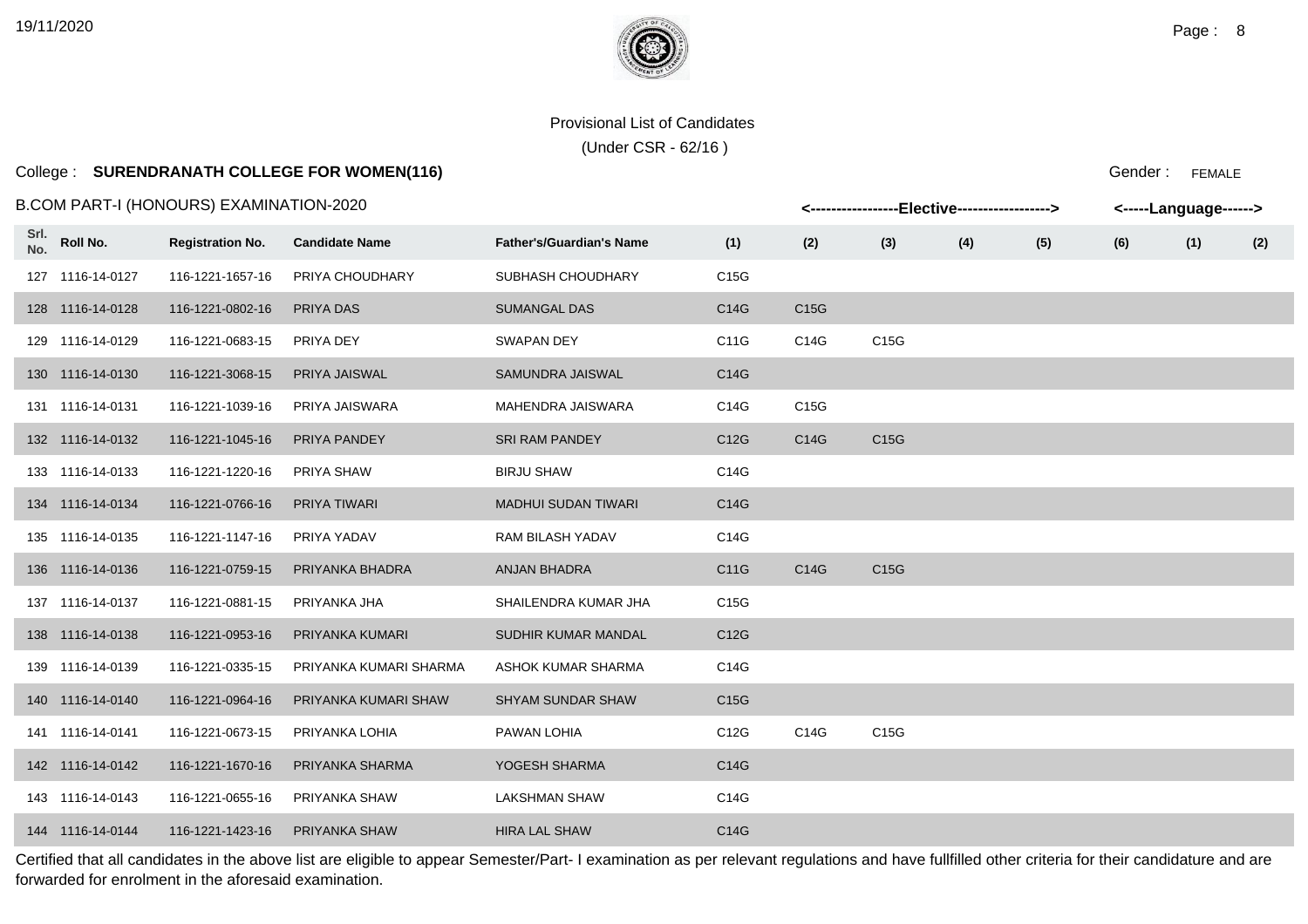# College : **SURENDRANATH COLLEGE FOR WOMEN(116)**

#### B.COM PART-I (HONOURS) EXAMINATION-2020

|             |                  | .COM PART-I (HONOURS) EXAMINATION-2020 |                          |                                 |      |      | <-----------------Elective-----------------> |     |     | <-----Language------> |     |     |
|-------------|------------------|----------------------------------------|--------------------------|---------------------------------|------|------|----------------------------------------------|-----|-----|-----------------------|-----|-----|
| Srl.<br>No. | Roll No.         | <b>Registration No.</b>                | <b>Candidate Name</b>    | <b>Father's/Guardian's Name</b> | (1)  | (2)  | (3)                                          | (4) | (5) | (6)                   | (1) | (2) |
|             | 145 1116-14-0145 | 116-1221-1181-16                       | PRIYANKA SINGH           | KISHAN KUMAR SINGH              | C11G | C14G | C15G                                         |     |     |                       |     |     |
|             | 146 1116-14-0146 | 116-1221-0633-15                       | PRIYANKA TAMOLI          | <b>PRABHAT TAMOLI</b>           | C14G |      |                                              |     |     |                       |     |     |
|             | 147 1116-14-0147 | 116-1221-0519-16                       | <b>PUJA AGARWAL</b>      | <b>SHYAM SUNDAR AGARWAL</b>     | C11G | C14G | C15G                                         |     |     |                       |     |     |
|             | 148 1116-14-0148 | 116-1221-0830-16                       | <b>PUJA GUPTA</b>        | <b>BHIM LAL GUPTA</b>           | C14G |      |                                              |     |     |                       |     |     |
|             | 149 1116-14-0149 | 116-1221-1600-16                       | PUJA GUPTA               | AWADHESH KUMAR GUPTA            | C14G | C15G |                                              |     |     |                       |     |     |
|             | 150 1116-14-0150 | 116-1221-0475-15                       | PUJA KUMARI GUPTA        | RAJESWAR PRASAD GUPTA           | C14G |      |                                              |     |     |                       |     |     |
|             | 151 1116-14-0151 | 116-1221-2643-15                       | PUJA KUMARI SHAW         | SHIV CHAND SHAW                 | C14G |      |                                              |     |     |                       |     |     |
|             | 152 1116-14-0152 | 116-1221-1116-16                       | PUJA KUMARI SHAW         | <b>JAGDEO SHAW</b>              | C14G |      |                                              |     |     |                       |     |     |
|             | 153 1116-14-0153 | 116-1221-0911-15                       | PUJA KUMARI SHAW         | <b>RAJ KUMARI SHAW</b>          | C12G | C14G | C15G                                         |     |     |                       |     |     |
|             | 154 1116-14-0154 | 116-1221-1250-16                       | <b>PUJA KUMARI SINGH</b> | <b>BINDESHVAR SINGH</b>         | C14G |      |                                              |     |     |                       |     |     |
|             | 155 1116-14-0155 | 116-1221-0651-15                       | PUJA RAM                 | RAM CHANDRA RAM                 | C11G | C14G | C15G                                         |     |     |                       |     |     |
|             | 156 1116-14-0156 | 116-1221-0968-16                       | <b>PUJA SHAW</b>         | <b>SHANKAR SHAW</b>             | C11G | C14G |                                              |     |     |                       |     |     |
|             | 157 1116-14-0157 | 116-1221-1037-15                       | <b>PUJA SINGH</b>        | SHYAM BAHADUR SINGH             | C14G |      |                                              |     |     |                       |     |     |
|             | 158 1116-14-0158 | 116-1221-1271-16                       | <b>PUJA TIWARI</b>       | <b>DINESH TIWARI</b>            | C15G |      |                                              |     |     |                       |     |     |
|             | 159 1116-14-0159 | 116-1221-1390-16                       | PUNAM KUMARI RAI         | <b>KISHOR RAI</b>               | C14G |      |                                              |     |     |                       |     |     |
|             | 160 1116-14-0160 | 116-1221-1554-16                       | <b>PURNIMA SHAW</b>      | <b>SHANKAR SHAW</b>             | C14G |      |                                              |     |     |                       |     |     |
|             | 161 1116-14-0161 | 116-1221-1545-16                       | PUSHPA KUMARI SHARMA     | <b>BRIJ BIHARI SHARMA</b>       | C11G | C12G | C14G                                         |     |     |                       |     |     |
|             | 162 1116-14-0162 | 116-1221-1744-16                       | <b>QAMAR JAHAN</b>       | <b>ABDUL WAHEED</b>             | C11G | C14G | C15G                                         |     |     |                       |     |     |

Certified that all candidates in the above list are eligible to appear Semester/Part- I examination as per relevant regulations and have fullfilled other criteria for their candidature and are forwarded for enrolment in the aforesaid examination.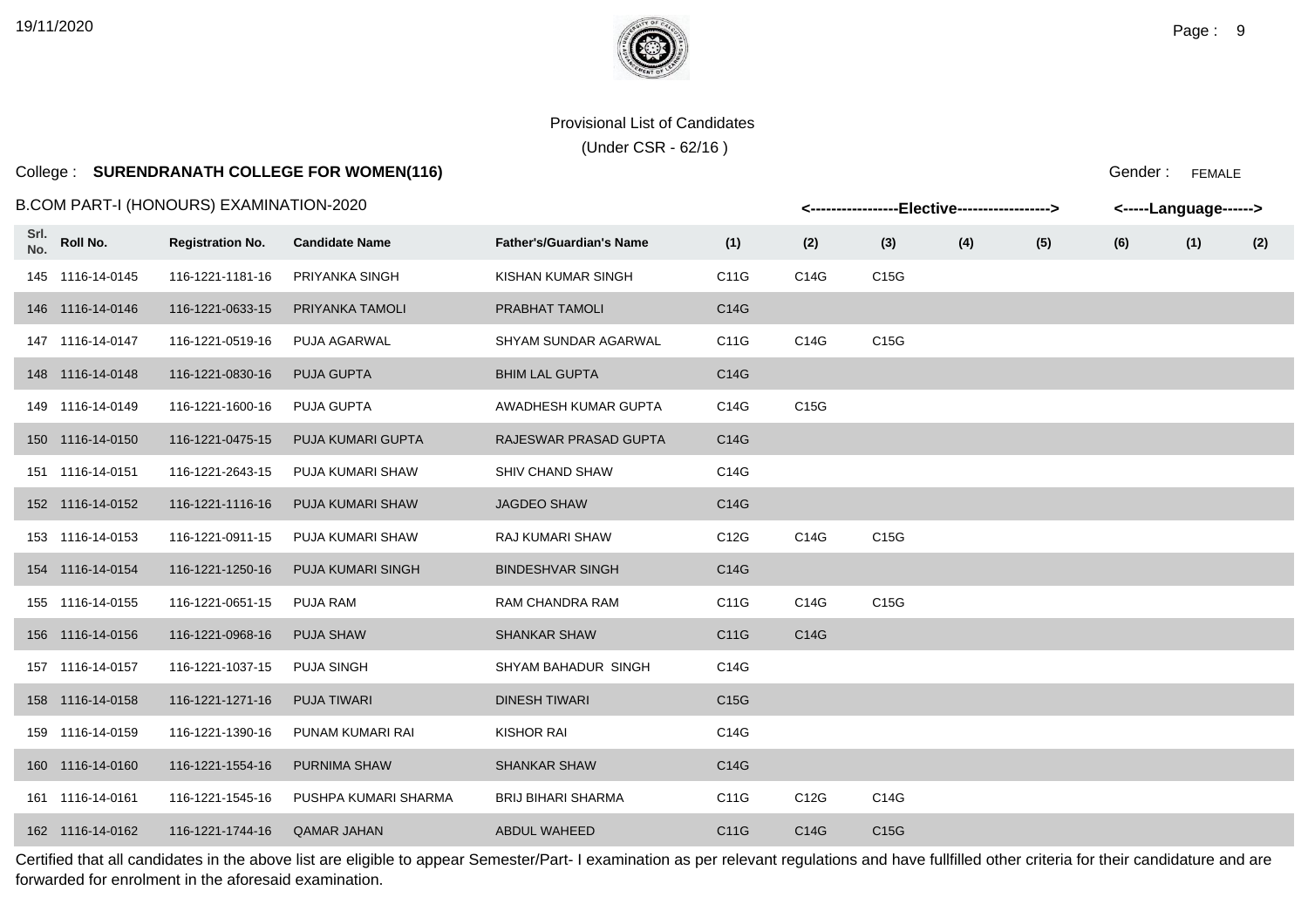# College : **SURENDRANATH COLLEGE FOR WOMEN(116)**

#### B.COM PART-I (HONOURS) EXAMINATION-2020

|             |                  | COM PART-I (HONOURS) EXAMINATION-2020 |                           |                                 |                   |      | <-----------------Elective-----------------> |     |     |     | <-----Language------> |     |
|-------------|------------------|---------------------------------------|---------------------------|---------------------------------|-------------------|------|----------------------------------------------|-----|-----|-----|-----------------------|-----|
| Srl.<br>No. | Roll No.         | <b>Registration No.</b>               | <b>Candidate Name</b>     | <b>Father's/Guardian's Name</b> | (1)               | (2)  | (3)                                          | (4) | (5) | (6) | (1)                   | (2) |
|             | 163 1116-14-0163 | 116-1221-0748-16                      | RADHA KESHRI              | KASHI NATH KESHRWANI            | C15G              |      |                                              |     |     |     |                       |     |
|             | 164 1116-14-0164 | 116-1221-1251-16                      | RADHA YADAV               | RAJESHWAR PRASAD YADAV          | C11G              | C14G |                                              |     |     |     |                       |     |
|             | 165 1116-14-0165 | 116-1221-1185-16                      | <b>RAJ NANDINI SONKAR</b> | <b>RAJ KUMAR SONKAR</b>         | C14G              |      |                                              |     |     |     |                       |     |
|             | 166 1116-14-0166 | 116-1221-0910-16                      | <b>RAJANI SINGH</b>       | <b>MAHENDRA SINGH</b>           | C11G              | C14G |                                              |     |     |     |                       |     |
|             | 167 1116-14-0167 | 116-1221-0852-16                      | <b>RAKITA SHAW</b>        | CHANDRA SHEKHAR SHAW            | C14G              |      |                                              |     |     |     |                       |     |
|             | 168 1116-14-0168 | 116-1221-0733-15                      | <b>RANI PANDEY</b>        | <b>MAHESH PANDEY</b>            | C11G              | C14G | C15G                                         |     |     |     |                       |     |
|             | 169 1116-14-0169 | 116-1221-0906-16                      | RASHMI JAISWAL            | HARISH CHANDRA JAISWAL          | C14G              |      |                                              |     |     |     |                       |     |
|             | 170 1116-14-0170 | 116-1225-0246-16                      | <b>REHANA FIRDOUS</b>     | <b>MONIR AHMED</b>              | C14G              |      |                                              |     |     |     |                       |     |
|             | 171 1116-14-0171 | 116-1221-1259-16                      | RICHA SHUKLA              | KAILASH SHUKLA                  | C14G              |      |                                              |     |     |     |                       |     |
|             | 172 1116-14-0172 | 116-1221-1453-16                      | <b>RINA KAMATH</b>        | <b>BISHWANATH KAMAT</b>         | C14G              |      |                                              |     |     |     |                       |     |
|             | 173 1116-14-0173 | 116-1221-1598-16                      | <b>RINKEY MALLICK</b>     | SRI GINI LAL MALLICK            | C <sub>12</sub> G | C14G |                                              |     |     |     |                       |     |
|             | 174 1116-14-0174 | 116-1221-0987-15                      | <b>RINKI GHOSH</b>        | <b>CHIRANJIB GHOSH</b>          | C14G              |      |                                              |     |     |     |                       |     |
|             | 175 1116-14-0175 | 116-1221-0937-15                      | <b>RINKY DAS</b>          | <b>MINTU DAS</b>                | C14G              | C15G |                                              |     |     |     |                       |     |
|             | 176 1116-14-0176 | 116-1221-0895-16                      | <b>RITA SINGH</b>         | <b>DINESH SINGH</b>             | C14G              |      |                                              |     |     |     |                       |     |
|             | 177 1116-14-0177 | 116-1221-0397-16                      | RITIKA SHAW               | RAMTARAK SHAW                   | C12G              | C15G |                                              |     |     |     |                       |     |
|             | 178 1116-14-0178 | 116-1221-0905-15                      | <b>RIYA GUPTA</b>         | <b>MANJU GUPTA</b>              | C14G              | C15G |                                              |     |     |     |                       |     |
|             | 179 1116-14-0179 | 116-1221-1590-16                      | <b>RIYA PRASAD</b>        | <b>UMESH PRASAD</b>             | C14G              |      |                                              |     |     |     |                       |     |
|             | 180 1116-14-0180 | 116-1221-0116-16                      | <b>RIZWANA PARVEEN</b>    | <b>MD KHURSHID ALAM</b>         | C14G              |      |                                              |     |     |     |                       |     |

Certified that all candidates in the above list are eligible to appear Semester/Part- I examination as per relevant regulations and have fullfilled other criteria for their candidature and are forwarded for enrolment in the aforesaid examination.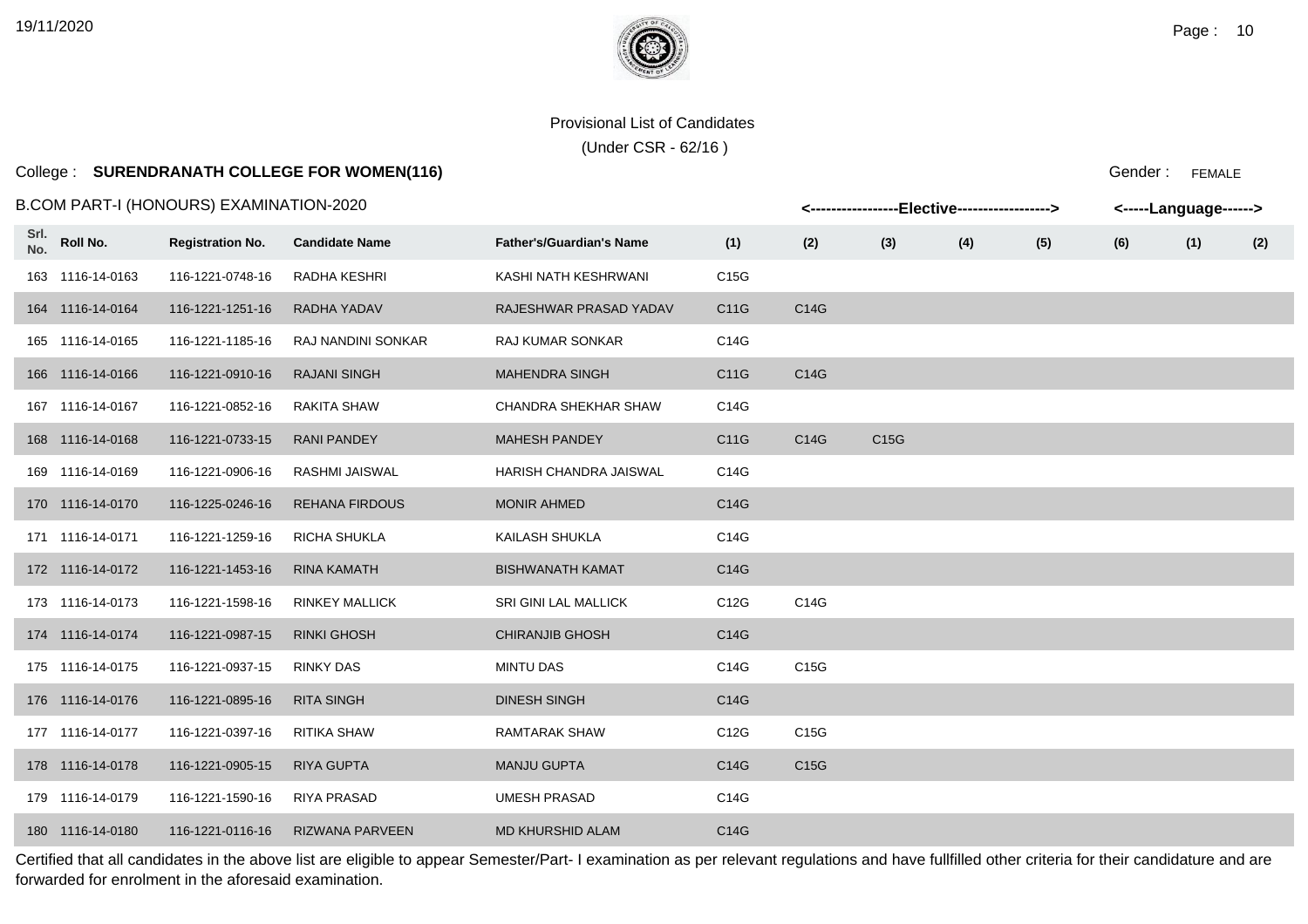# College : **SURENDRANATH COLLEGE FOR WOMEN(116)**

#### B.COM PART-I (HONOURS) EXAMINATION-2020

|             |                  | B.COM PART-I (HONOURS) EXAMINATION-2020 |                       |                                 |      | <-----------------Elective-----------------> |      |     |     | <-----Language------> |     |     |
|-------------|------------------|-----------------------------------------|-----------------------|---------------------------------|------|----------------------------------------------|------|-----|-----|-----------------------|-----|-----|
| Srl.<br>No. | Roll No.         | <b>Registration No.</b>                 | <b>Candidate Name</b> | <b>Father's/Guardian's Name</b> | (1)  | (2)                                          | (3)  | (4) | (5) | (6)                   | (1) | (2) |
|             | 181 1116-14-0181 | 116-1221-1487-16                        | ROSHANI KUMARI SHAW   | CHANDESHWAR SHAW                | C14G |                                              |      |     |     |                       |     |     |
|             | 182 1116-14-0182 | 116-1221-0698-16                        | <b>RUPA ROY</b>       | <b>SUKUMAR ROY</b>              | C15G |                                              |      |     |     |                       |     |     |
|             | 183 1116-14-0183 | 116-1221-1287-16                        | <b>RUPA SHAW</b>      | <b>TARAK SHAW</b>               | C14G | C15G                                         |      |     |     |                       |     |     |
|             | 184 1116-14-0184 | 116-1221-0661-16                        | <b>RUPAL GHOSH</b>    | <b>TAPAN GHOSH</b>              | C14G |                                              |      |     |     |                       |     |     |
|             | 185 1116-14-0185 | 116-1221-1000-16                        | <b>RUSTI MOITRA</b>   | <b>JAYANTA MOITRA</b>           | C14G | C15G                                         |      |     |     |                       |     |     |
|             | 186 1116-14-0186 | 116-1221-1512-16                        | SABITA SHARMA         | <b>MUNSHI SHARMA</b>            | C14G | C <sub>15</sub> G                            |      |     |     |                       |     |     |
|             | 187 1116-14-0187 | 116-1221-0576-16                        | SADAF SUFIYAN         | S MD SUFIYAN ALAM               | C12G | C13G                                         |      |     |     |                       |     |     |
|             | 188 1116-14-0188 | 116-1225-0715-15                        | <b>SAIKA PARVEEN</b>  | SAIFUDDIN ANSARI                | C14G | C15G                                         |      |     |     |                       |     |     |
|             | 189 1116-14-0189 | 116-1221-0523-15                        | SAIMA BEGUM           | MD. SHAKIL                      | C14G | C15G                                         |      |     |     |                       |     |     |
|             | 190 1116-14-0190 | 116-1221-1594-16                        | <b>SAINA PARVEEN</b>  | <b>AFSAR HOSSAIN</b>            | C15G |                                              |      |     |     |                       |     |     |
|             | 191 1116-14-0191 | 116-1221-1510-16                        | SAIREEN ALIYA         | MD SHAHNAWAZ                    | C12G | C14G                                         |      |     |     |                       |     |     |
|             | 192 1116-14-0192 | 116-1221-1079-16                        | SANA ARIF             | MD MAZHAR HUSSAIN               | C14G |                                              |      |     |     |                       |     |     |
|             | 193 1116-14-0193 | 116-1221-0853-15                        | SANA NOOR             | MD. NOOR                        | C11G | C14G                                         | C15G |     |     |                       |     |     |
|             | 194 1116-14-0194 | 116-1221-1412-16                        | <b>SANCHITA DAS</b>   | <b>RAJU DAS</b>                 | C14G |                                              |      |     |     |                       |     |     |
|             | 195 1116-14-0195 | 116-1221-0719-15                        | SANCHITA KUMARI SHAW  | MANOHAR PRASAD SHAW             | C14G |                                              |      |     |     |                       |     |     |
|             | 196 1116-14-0196 | 116-1221-1096-16                        | <b>SANGITA PANDEY</b> | <b>GOVIND PANDEY</b>            | C15G |                                              |      |     |     |                       |     |     |
|             | 197 1116-14-0197 | 116-1221-0611-16                        | SANGITA SHAW          | <b>SHANKAR SHAW</b>             | C14G |                                              |      |     |     |                       |     |     |
|             | 198 1116-14-0198 | 116-1221-0777-15                        | SANIYA HALIM          | MD. HALIM                       | C14G |                                              |      |     |     |                       |     |     |

Certified that all candidates in the above list are eligible to appear Semester/Part- I examination as per relevant regulations and have fullfilled other criteria for their candidature and are forwarded for enrolment in the aforesaid examination.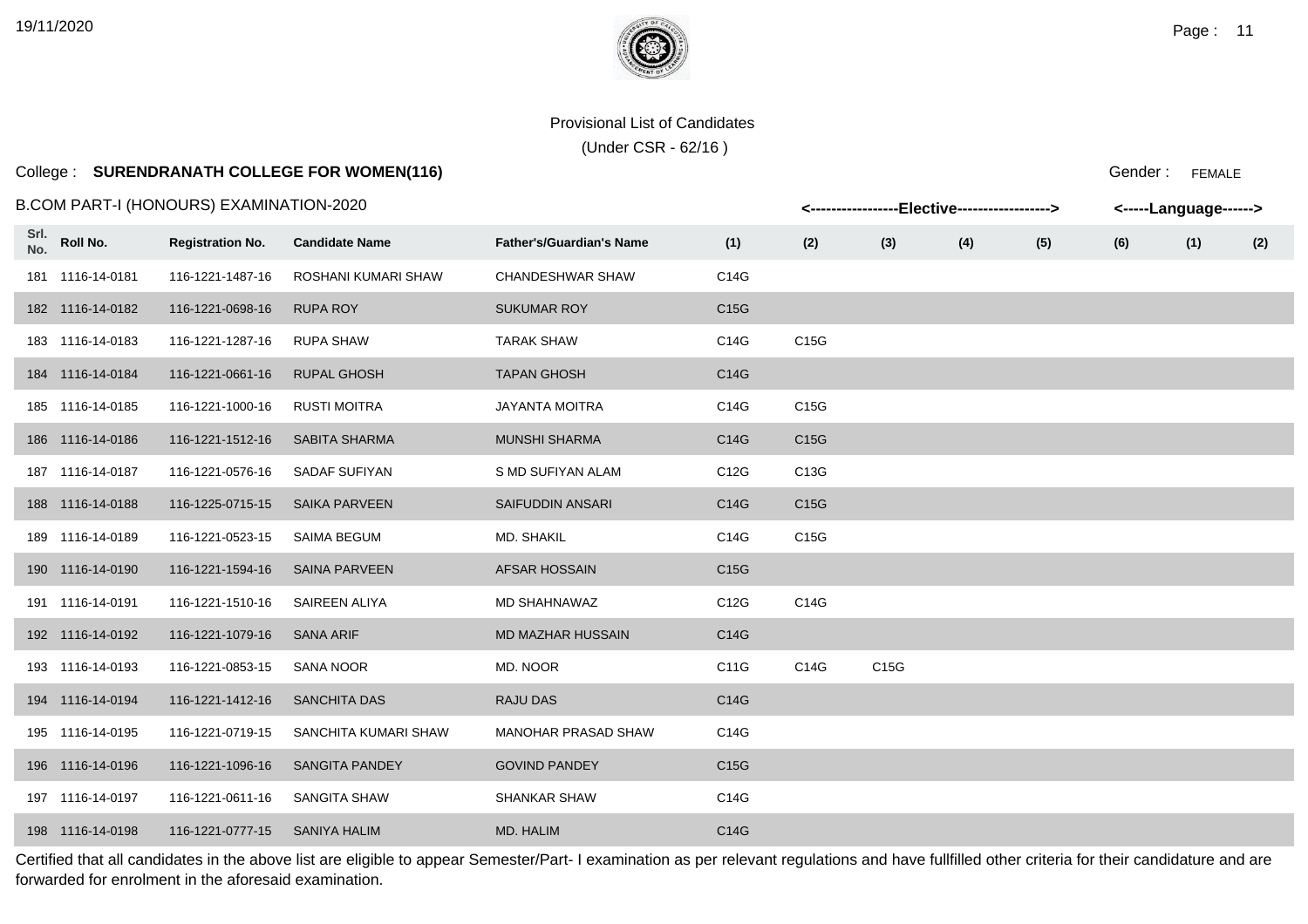# College : **SURENDRANATH COLLEGE FOR WOMEN(116)**

#### B.COM PART-I (HONOURS) EXAMINATION-2020

|             |                  | 3.COM PART-I (HONOURS) EXAMINATION-2020. |                        |                                 |      |      | <-----------------Elective-----------------> |     |     |     | <-----Language------> |     |
|-------------|------------------|------------------------------------------|------------------------|---------------------------------|------|------|----------------------------------------------|-----|-----|-----|-----------------------|-----|
| Srl.<br>No. | Roll No.         | <b>Registration No.</b>                  | <b>Candidate Name</b>  | <b>Father's/Guardian's Name</b> | (1)  | (2)  | (3)                                          | (4) | (5) | (6) | (1)                   | (2) |
|             | 199 1116-14-0199 | 116-1221-1018-16                         | SANJANA RAI            | <b>JAI PRAKASH RAI</b>          | C14G | C15G |                                              |     |     |     |                       |     |
|             | 200 1116-14-0200 | 116-1221-1089-16                         | <b>SAPNA GIRI</b>      | <b>SURENDRA NATH GIRI</b>       | C14G |      |                                              |     |     |     |                       |     |
|             | 201 1116-14-0201 | 116-1221-1785-16                         | <b>SARITA SINGH</b>    | RAMESH PRASAD SINGH             | C15G |      |                                              |     |     |     |                       |     |
|             | 202 1116-14-0202 | 116-1221-0955-16                         | <b>SAYANI DAS</b>      | <b>SUDHIR DAS</b>               | C14G |      |                                              |     |     |     |                       |     |
|             | 203 1116-14-0203 | 116-1221-1209-16                         | <b>SAYANI SINHA</b>    | SAJAL SINHA                     | C14G |      |                                              |     |     |     |                       |     |
|             | 204 1116-14-0204 | 116-1221-1387-16                         | <b>SAYANTANI SETH</b>  | <b>JADUNANDAN SETH</b>          | C14G |      |                                              |     |     |     |                       |     |
|             | 205 1116-14-0205 | 116-1222-1531-16                         | <b>SAYANTI ROY</b>     | <b>RABIN KUMAR ROY</b>          | C11G | C14G |                                              |     |     |     |                       |     |
|             | 206 1116-14-0206 | 116-1221-0636-16                         | SHAFAQUE SHARFARAZ     | <b>MD SHARFARAZ</b>             | C11G | C14G | C15G                                         |     |     |     |                       |     |
|             | 207 1116-14-0207 | 116-1221-1225-16                         | SHAGUFTA PARVEEN       | MD MOHIUDDIN                    | C15G |      |                                              |     |     |     |                       |     |
|             | 208 1116-14-0208 | 116-1221-1283-16                         | <b>SHAHINA EMAN</b>    | MD KALAMULHAQUE EMAN            | C14G |      |                                              |     |     |     |                       |     |
|             | 209 1116-14-0209 | 116-1221-1615-16                         | <b>SHAHINA PARWEEN</b> | <b>MD HADISH</b>                | C15G |      |                                              |     |     |     |                       |     |
|             | 210 1116-14-0210 | 116-1221-1800-16                         | <b>SHALINI AGARWAL</b> | <b>HARI PRASAD TIBREWAL</b>     | C15G |      |                                              |     |     |     |                       |     |
|             | 211 1116-14-0211 | 116-1221-1207-16                         | SHARDA KUMARI GUPTA    | <b>BIJAY KUMAR GUPTA</b>        | C14G | C15G |                                              |     |     |     |                       |     |
|             | 212 1116-14-0212 | 116-1221-1099-15                         | <b>SHILPI SINGH</b>    | <b>TEJ BAHADUR SINGH</b>        | C14G | C15G |                                              |     |     |     |                       |     |
|             | 213 1116-14-0213 | 116-1221-0547-15                         | SHIVANEE PRASAD        | <b>AJAY PRASAD</b>              | C15G |      |                                              |     |     |     |                       |     |
|             | 214 1116-14-0214 | 116-1221-1708-16                         | <b>SHIVANI TAPARIA</b> | NARENDAR TAPARIA                | C11G | C14G | C15G                                         |     |     |     |                       |     |
|             | 215 1116-14-0215 | 116-1221-0135-16                         | <b>SHWETA GOSWAMI</b>  | SANJAY KUMAR GOSWAMI            | C14G |      |                                              |     |     |     |                       |     |
|             | 216 1116-14-0216 | 116-1221-2831-15                         | SIMMY KHATOON          | MD. ASGAR ALI                   | C14G |      |                                              |     |     |     |                       |     |

Certified that all candidates in the above list are eligible to appear Semester/Part- I examination as per relevant regulations and have fullfilled other criteria for their candidature and are forwarded for enrolment in the aforesaid examination.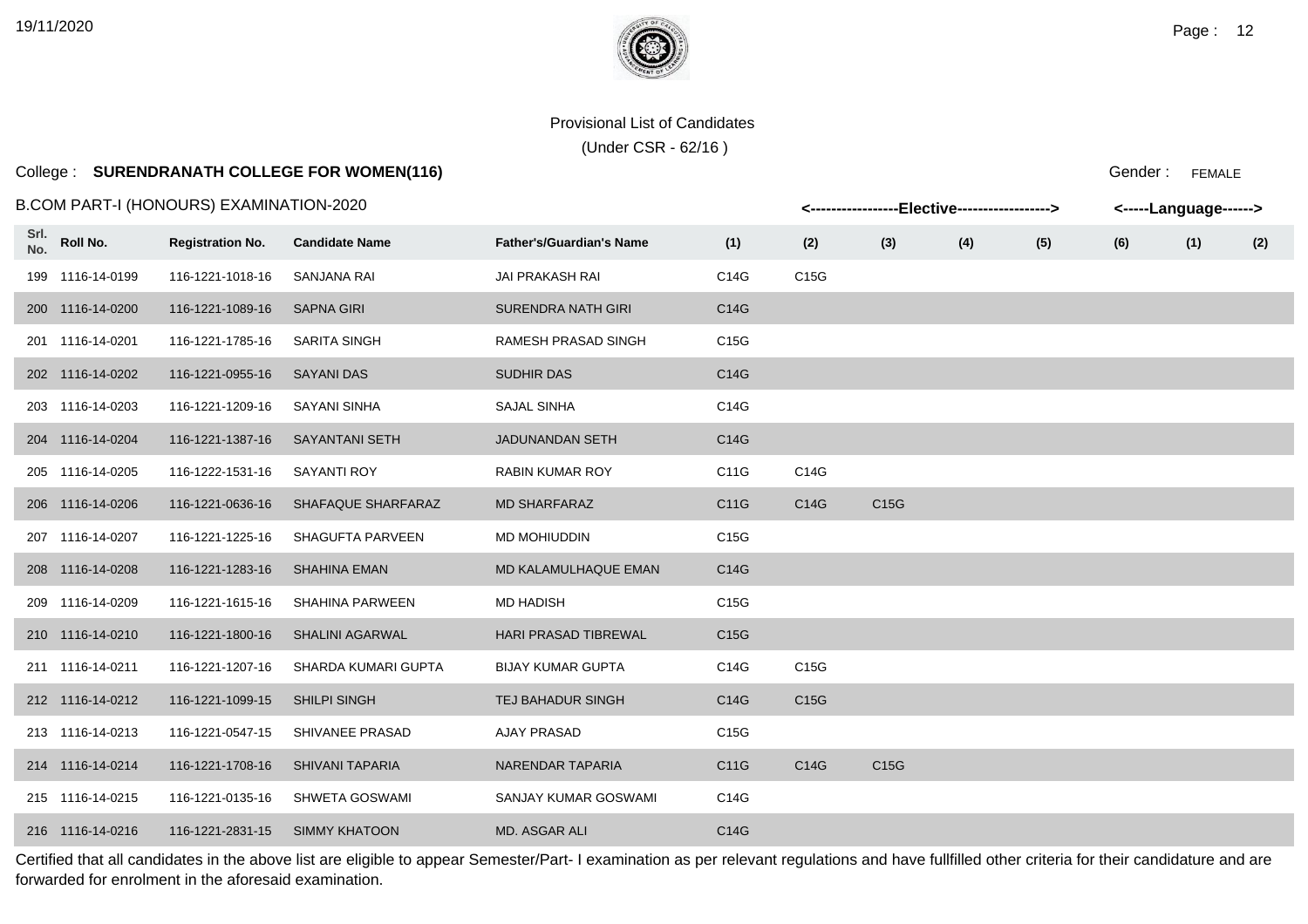(Under CSR - 62/16 )

### College : **SURENDRANATH COLLEGE FOR WOMEN(116)**

Gender : FEMALE

|             |                  | B.COM PART-I (HONOURS) EXAMINATION-2020 |                                               |                                 |      |      | <-----------------Elective-----------------> |     |     |     | <-----Language------> |     |
|-------------|------------------|-----------------------------------------|-----------------------------------------------|---------------------------------|------|------|----------------------------------------------|-----|-----|-----|-----------------------|-----|
| Srl.<br>No. | Roll No.         | <b>Registration No.</b>                 | <b>Candidate Name</b>                         | <b>Father's/Guardian's Name</b> | (1)  | (2)  | (3)                                          | (4) | (5) | (6) | (1)                   | (2) |
|             | 217 1116-14-0217 | 116-1221-2537-15                        | <b>SIMRAN NAAZ</b>                            | SK. SHAHZADA                    | C14G |      |                                              |     |     |     |                       |     |
|             | 218 1116-14-0218 | 116-1221-1644-16                        | <b>SIMRAN NISHA</b>                           | ABDUL RAHAMAN                   | C14G |      |                                              |     |     |     |                       |     |
|             | 219 1116-14-0219 | 116-1221-1561-16                        | SNEHA SHAW                                    | RADHESHYAM SHAW                 | C14G | C15G |                                              |     |     |     |                       |     |
|             | 220 1116-14-0220 | 116-1221-1124-16                        | SNEHALATA DUBEY                               | <b>ASHOK DUBEY</b>              | C11G | C14G | C15G                                         |     |     |     |                       |     |
|             | 221 1116-14-0221 | 116-1221-0621-16                        | <b>SONAL SHARMA</b>                           | PAWAN SHARMA                    | C11G |      |                                              |     |     |     |                       |     |
|             | 222 1116-14-0222 | 116-1221-1338-16                        | <b>SONAM SINGH</b>                            | <b>ASHOK SINGH</b>              | C11G | C14G | C15G                                         |     |     |     |                       |     |
|             | 223 1116-14-0223 | 116-1221-0731-15                        | SONI KUMARI MISHRA                            | <b>NARESH MISHRA</b>            | C14G | C15G |                                              |     |     |     |                       |     |
|             | 224 1116-14-0224 | 116-1221-1635-16                        | <b>SRIYA NIKAM</b>                            | <b>DILIP NIKAM</b>              | C14G | C15G |                                              |     |     |     |                       |     |
|             | 225 1116-14-0225 | 116-1221-1094-16                        | <b>SUJATA CHOUDHARY</b>                       | SHIVJI CHOUDHARY                | C14G | C15G |                                              |     |     |     |                       |     |
|             | 226 1116-14-0226 | 116-1221-0874-16                        | <b>SUJATA YADAV</b>                           | <b>SIYARAM YADAV</b>            | C14G | C15G |                                              |     |     |     |                       |     |
|             | 227 1116-14-0227 | 116-1221-0963-16                        | SUKANYA CHATTERJEE                            | SAMIR KR CHATTERJEE             | C14G |      |                                              |     |     |     |                       |     |
|             | 228 1116-14-0228 | 116-1221-0919-16                        | <b>SUMAN SINGH</b>                            | <b>BINOD SINGH</b>              | C14G |      |                                              |     |     |     |                       |     |
|             | 229 1116-14-0229 | 116-1221-0861-15                        | SUNITA PARIDA                                 | SARBESWAR PARIDA                | C14G | C15G |                                              |     |     |     |                       |     |
|             | 230 1116-14-0230 | 116-1222-1417-16                        | <b>SUSHAMA PRADHAN</b>                        | <b>ASHOK PRADHAN</b>            | C14G |      |                                              |     |     |     |                       |     |
|             | 231 1116-14-0231 | 116-1221-0958-16                        | SUSHMITA KUMARI SRIVASTAVA JAIBABU SRIVASTAVA |                                 | C14G | C15G |                                              |     |     |     |                       |     |
|             | 232 1116-14-0232 | 116-1221-0244-16                        | <b>SUSHMITA MISHRA</b>                        | <b>MANORANJAN MISHRA</b>        | C11G | C14G |                                              |     |     |     |                       |     |
|             | 233 1116-14-0233 | 116-1221-1493-16                        | <b>SUSMITA JANA</b>                           | <b>TAPAN JANA</b>               | C14G | C15G |                                              |     |     |     |                       |     |
|             | 234 1116-14-0234 | 116-1221-1558-16                        | <b>SUSMITA KARAN</b>                          | <b>BALAI LAL KARAN</b>          | C14G | C15G |                                              |     |     |     |                       |     |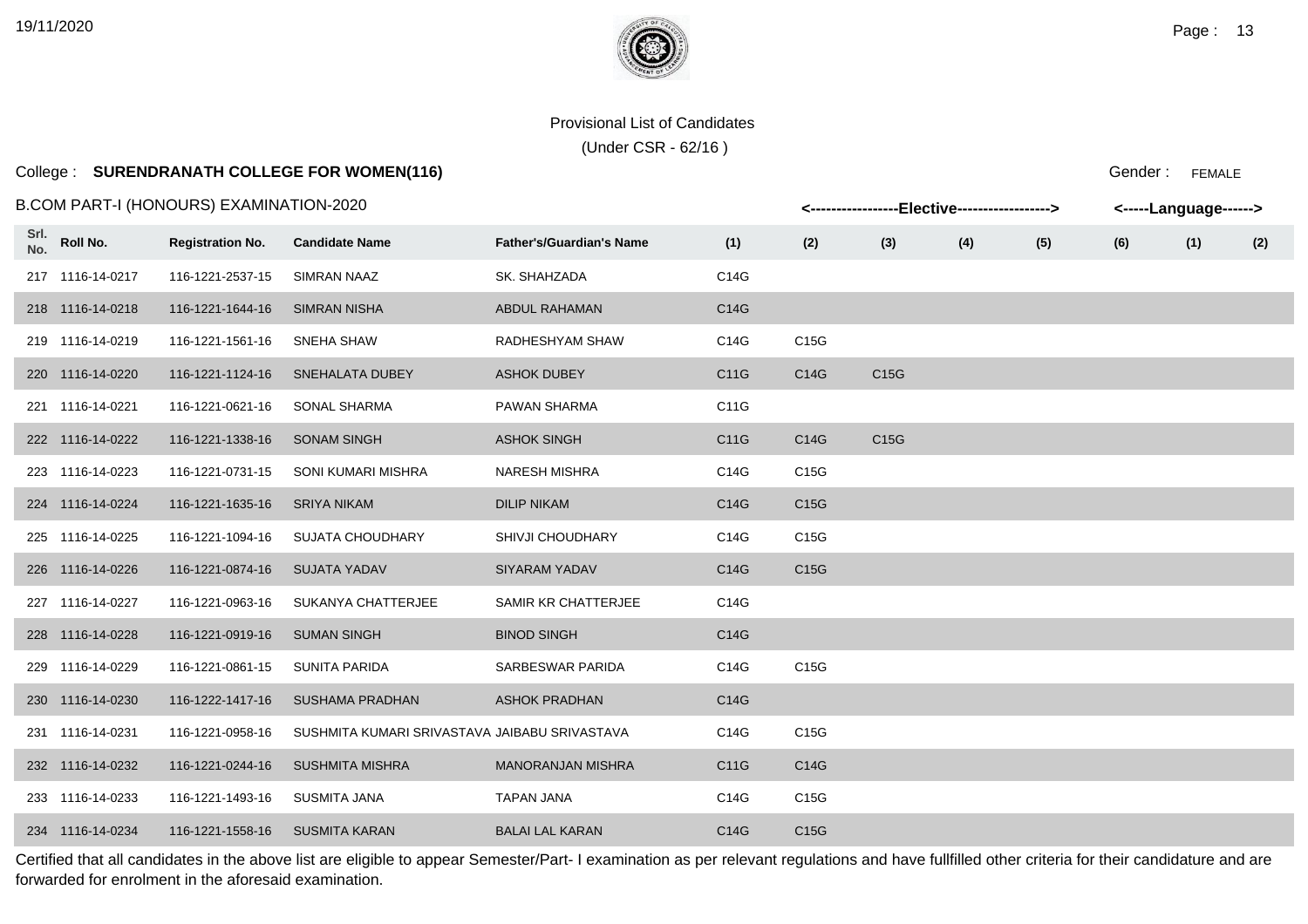(Under CSR - 62/16 )

### College : **SURENDRANATH COLLEGE FOR WOMEN(116)**

Gender : FEMALE

|             |                  | B.COM PART-I (HONOURS) EXAMINATION-2020 |                        |                                 | -------------- |      | -Elective------------------> |     |     | <-----Language------> |     |     |
|-------------|------------------|-----------------------------------------|------------------------|---------------------------------|----------------|------|------------------------------|-----|-----|-----------------------|-----|-----|
| Srl.<br>No. | Roll No.         | <b>Registration No.</b>                 | <b>Candidate Name</b>  | <b>Father's/Guardian's Name</b> | (1)            | (2)  | (3)                          | (4) | (5) | (6)                   | (1) | (2) |
| 235         | 1116-14-0235     | 116-1221-0429-15                        | <b>SWATI SHUKLA</b>    | RAVI BHUSHAN SHUKLA             | C11G           | C14G | C15G                         |     |     |                       |     |     |
|             | 236 1116-14-0236 | 116-1221-0815-15                        | <b>SWATI SINGH</b>     | <b>BINOD SINGH</b>              | C11G           | C14G | C15G                         |     |     |                       |     |     |
| 237         | 1116-14-0237     | 116-1221-1363-16                        | <b>SWEETY PRASAD</b>   | ASHOK KUMAR PRASAD              | C14G           |      |                              |     |     |                       |     |     |
| 238         | 1116-14-0238     | 116-1221-0020-16                        | <b>SWEETY SINGH</b>    | <b>KRISHNA SINGH</b>            | C14G           |      |                              |     |     |                       |     |     |
| 239         | 1116-14-0239     | 116-1221-1121-16                        | <b>SWETA BANSAL</b>    | <b>BANSI BANSAL</b>             | C14G           |      |                              |     |     |                       |     |     |
| 240         | 1116-14-0240     | 116-1221-0897-15                        | <b>SWETA DAS</b>       | <b>ANIL DAS</b>                 | C14G           |      |                              |     |     |                       |     |     |
| 241         | 1116-14-0241     | 116-1221-2541-15                        | <b>SWETA MISHRA</b>    | <b>VIRENDRA MISHRA</b>          | C11G           | C14G | C15G                         |     |     |                       |     |     |
|             | 242 1116-14-0242 | 116-1221-1623-16                        | <b>TAMANNA PARVEEN</b> | <b>MD MAKSUD ALAM</b>           | C14G           | C15G |                              |     |     |                       |     |     |
| 243         | 1116-14-0243     | 116-1221-0701-15                        | TARANNUM KHATOON       | MD. HALIM                       | C14G           |      |                              |     |     |                       |     |     |
| 244         | 1116-14-0244     | 116-1221-0420-16                        | <b>TATHIR FATMA</b>    | <b>SHAKIL MEHDI</b>             | C14G           | C15G |                              |     |     |                       |     |     |
| 245         | 1116-14-0245     | 116-1221-0404-16                        | <b>VARSHA OJHA</b>     | <b>BISHWAJIT OJHA</b>           | C15G           |      |                              |     |     |                       |     |     |
| 246         | 1116-14-0246     | 116-1221-1517-16                        | YASHODA SHARMA         | <b>GHANSHYAM SHARMA</b>         | C12G           | C15G |                              |     |     |                       |     |     |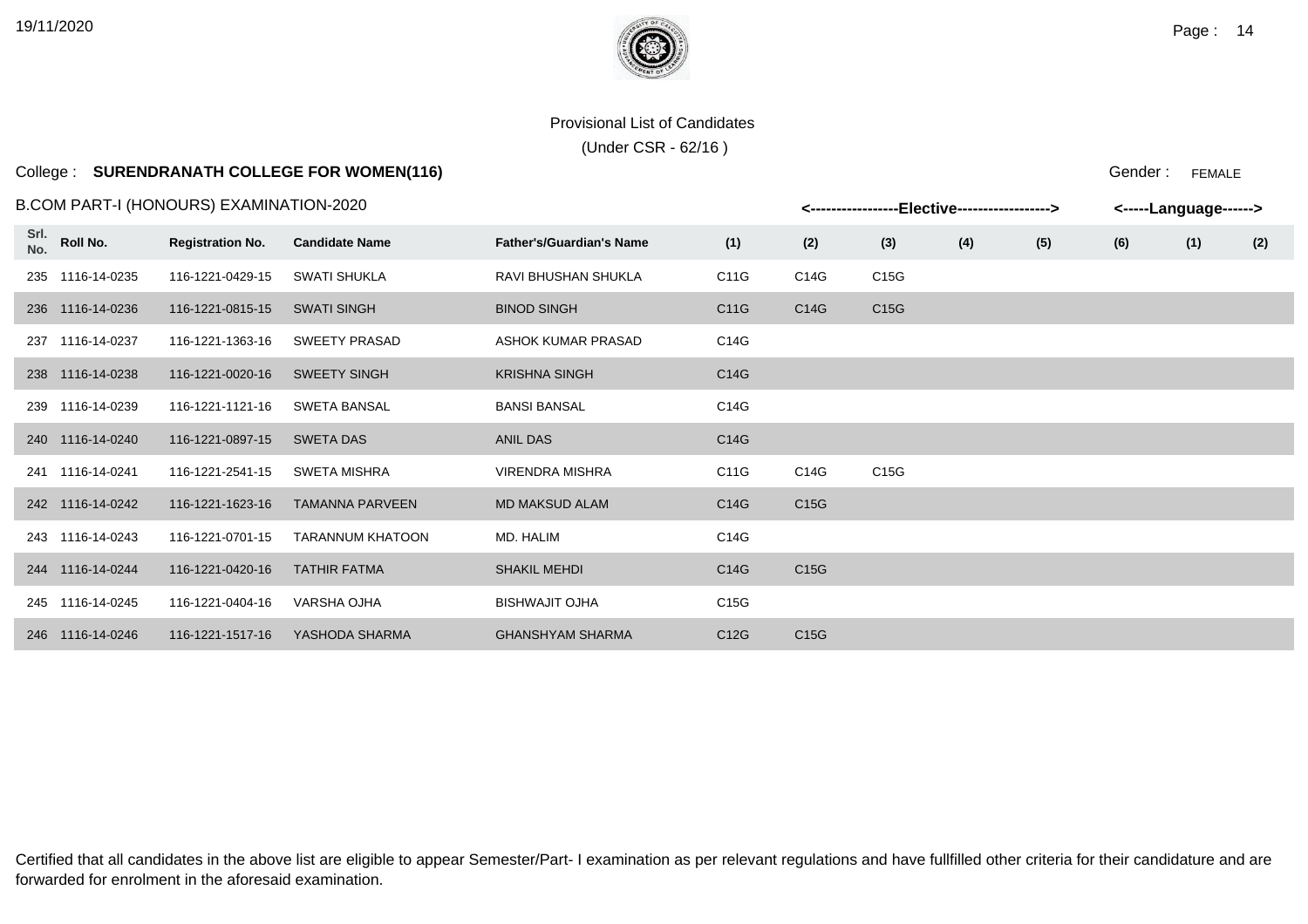(Under CSR - 98/10 )

## College : **SURENDRANATH COLLEGE FOR WOMEN(116)**

Gender : FEMALE

|             |                  | B.COM PART-I (HONOURS) EXAMINATION-2020 |                         |                                 |                   |      | <----------------Elective-----------------> |     |     | <-----Language------> |     |     |
|-------------|------------------|-----------------------------------------|-------------------------|---------------------------------|-------------------|------|---------------------------------------------|-----|-----|-----------------------|-----|-----|
| Srl.<br>No. | Roll No.         | <b>Registration No.</b>                 | <b>Candidate Name</b>   | <b>Father's/Guardian's Name</b> | (1)               | (2)  | (3)                                         | (4) | (5) | (6)                   | (1) | (2) |
|             | 247 1116-14-5001 | 116-1221-0721-15                        | ABHINITA SAHA           | KRISHNA PADA SAHA               | C14G              |      |                                             |     |     |                       |     |     |
|             | 248 1116-14-5002 | 116-1221-0477-14                        | <b>AFREEN NAAZ</b>      | MD. MUKHTAR AHMED               | C14G              |      |                                             |     |     |                       |     |     |
|             | 249 1116-14-5003 | 116-1221-0235-13                        | <b>ALMAZ GHANI</b>      | <b>ABDUL GHANI</b>              | C11G              | C14G |                                             |     |     |                       |     |     |
|             | 250 1116-14-5004 | 116-1221-0545-14                        | <b>AMBHA SINGH</b>      | <b>RAJENDRA SINGH</b>           | C <sub>15</sub> G |      |                                             |     |     |                       |     |     |
|             | 251 1116-14-5005 | 116-1221-0420-14                        | <b>AMNA KHATOON</b>     | NOOR ALAM                       | C14G              | C15G |                                             |     |     |                       |     |     |
|             | 252 1116-14-5006 | 116-1221-0493-14                        | <b>AMRIN HASSAN</b>     | <b>ABUL HASSAN</b>              | C14G              |      |                                             |     |     |                       |     |     |
|             | 253 1116-14-5007 | 125-1221-0154-14                        | AMRITA CHAUDHURY        | AJAY KR. CHAUDHURY              | C14G              |      |                                             |     |     |                       |     |     |
|             | 254 1116-14-5009 | 116-1221-0757-15                        | AMRITA KUMARI PRASAD    | <b>MAHENDRA PRASAD</b>          | C14G              |      |                                             |     |     |                       |     |     |
|             | 255 1116-14-5010 | 116-1221-0581-15                        | <b>ANAM SIRAJ</b>       | MD. SIRAJ                       | C14G              |      |                                             |     |     |                       |     |     |
|             | 256 1116-14-5011 | 116-1221-0321-15                        | ANANYA DEBNATH          | <b>SHYAMAL DEBNATH</b>          | C15G              |      |                                             |     |     |                       |     |     |
|             | 257 1116-14-5012 | 116-1221-2501-15                        | ANASUA MUKHERJEE        | <b>CHANDAN MUKHEREE</b>         | C13G              | C15G |                                             |     |     |                       |     |     |
|             | 258 1116-14-5013 | 116-1222-2655-15                        | ANISHA MALIK            | <b>SUJAY MALIK</b>              | C <sub>15</sub> G |      |                                             |     |     |                       |     |     |
|             | 259 1116-14-5014 | 116-1221-0689-15                        | ANISHKA JAISWAL         | HARISH CHAND JAISWAL            | C14G              |      |                                             |     |     |                       |     |     |
|             | 260 1116-14-5015 | 116-1221-0921-15                        | <b>ANJALI CHAURASIA</b> | <b>BRIJLAL CHAURASIA</b>        | C14G              | C15G |                                             |     |     |                       |     |     |
|             | 261 1116-14-5016 | 116-1221-0509-15                        | ANJALI PRASAD           | <b>BISHWANATH PRASAD</b>        | C14G              | C15G |                                             |     |     |                       |     |     |
|             | 262 1116-14-5017 | 116-1221-2983-15                        | <b>ANJALI SHAW</b>      | RADHE SHYAM SHAW                | C13G              | C14G | C15G                                        |     |     |                       |     |     |
|             | 263 1116-14-5018 | 116-1221-0723-15                        | <b>ANJITA SHAW</b>      | SATYA NARAYAN SHAW              | C14G              | C15G |                                             |     |     |                       |     |     |
|             | 264 1116-14-5019 | 116-1221-0741-15                        | ANKITA CHATTERJEE       | <b>PRAVAT CHATTERJEE</b>        | C14G              | C15G |                                             |     |     |                       |     |     |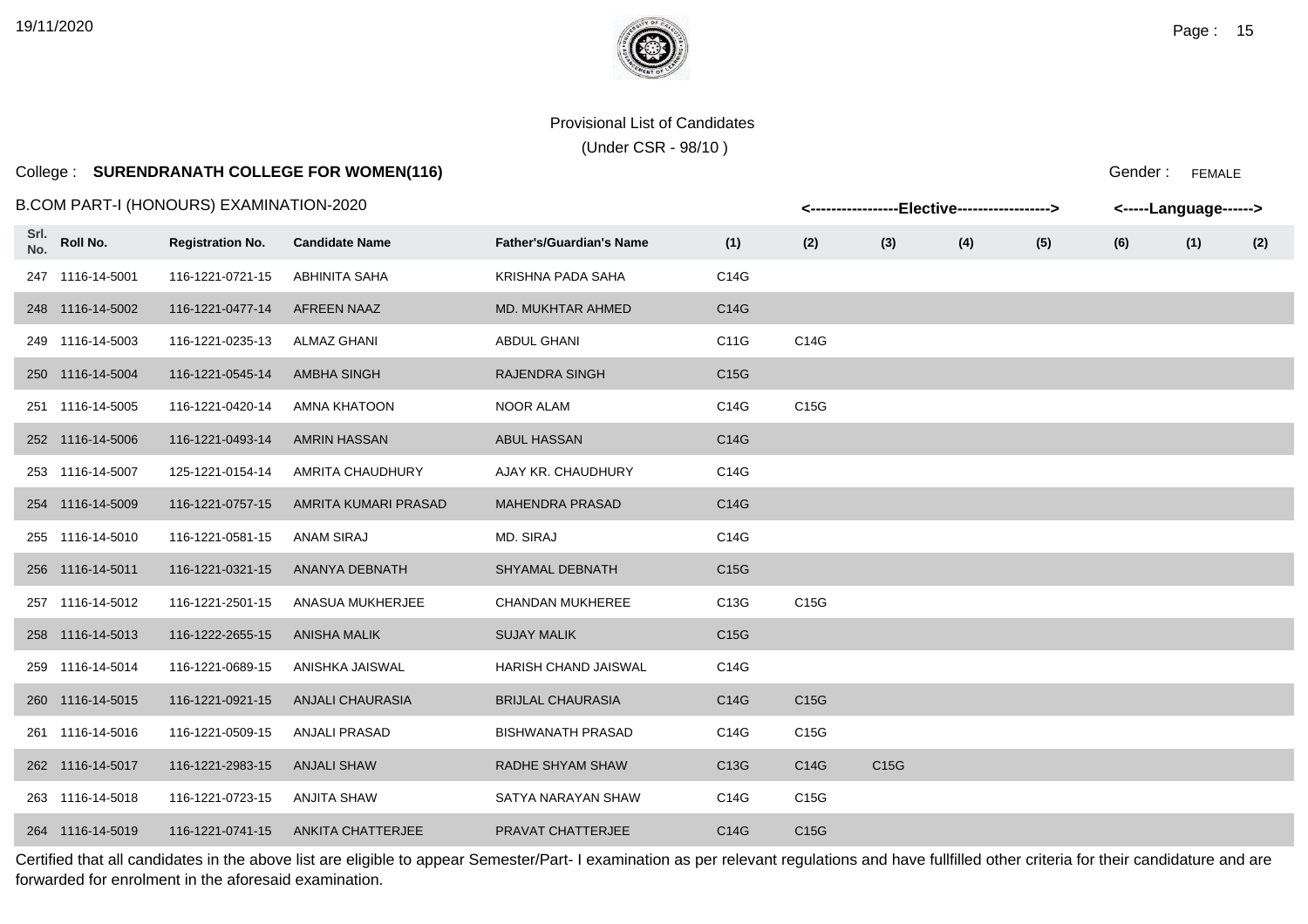(Under CSR - 98/10 )

# College : **SURENDRANATH COLLEGE FOR WOMEN(116)**

#### B.COM PART-I (HONOURS) EXAMINATION-2020

|             |                  | 3.COM PART-I (HONOURS) EXAMINATION-2020 |                        |                                 |      |                   |      | <-----------------Elective-----------------> |     |     | <-----Language------> |     |
|-------------|------------------|-----------------------------------------|------------------------|---------------------------------|------|-------------------|------|----------------------------------------------|-----|-----|-----------------------|-----|
| Srl.<br>No. | Roll No.         | <b>Registration No.</b>                 | <b>Candidate Name</b>  | <b>Father's/Guardian's Name</b> | (1)  | (2)               | (3)  | (4)                                          | (5) | (6) | (1)                   | (2) |
|             | 265 1116-14-5020 | 116-1221-0498-14                        | ANKITA GHOSH           | <b>GOURANGA GHOSH</b>           | C13G | C15G              |      |                                              |     |     |                       |     |
|             | 266 1116-14-5021 | 116-1221-2859-15                        | ANNU SHAW              | <b>RAJENDAR SHAW</b>            | C14G |                   |      |                                              |     |     |                       |     |
|             | 267 1116-14-5022 | 116-1221-0594-14                        | ANNU VISHWAKARMA       | SITAMBER VISWAKARMA             | C14G | C15G              |      |                                              |     |     |                       |     |
|             | 268 1116-14-5023 | 116-1222-1213-14                        | ANSHUKA MANDAL         | <b>MANIK CHAND MANDAL</b>       | C15G |                   |      |                                              |     |     |                       |     |
|             | 269 1116-14-5024 | 116-1221-0339-15                        | ANUPRIYA SINGH         | AKHIL KUMAR SINGH               | C14G | C15G              |      |                                              |     |     |                       |     |
|             | 270 1116-14-5025 | 116-1221-0114-13                        | APARNA PASSI           | <b>KALI CHARAN PASSI</b>        | C13G | C14G              |      |                                              |     |     |                       |     |
|             | 271 1116-14-5026 | 116-1221-1057-15                        | ARADHANA CHAUDHARY     | ANIL KUMAR CHAUDHARY            | C14G |                   |      |                                              |     |     |                       |     |
|             | 272 1116-14-5028 | 116-1221-0505-15                        | ARATI KUMARI SHAW      | <b>DINESH PRASAD SHAW</b>       | C14G |                   |      |                                              |     |     |                       |     |
|             | 273 1116-14-5029 | 116-1221-0423-14                        | ARBIYA KHATOON         | MD. ZAHIRUDDIN                  | C14G |                   |      |                                              |     |     |                       |     |
|             | 274 1116-14-5030 | 116-1221-0697-15                        | ARTI RAY               | <b>RAMNATH RAY</b>              | C14G | C <sub>15</sub> G |      |                                              |     |     |                       |     |
|             | 275 1116-14-5031 | 116-1221-0538-14                        | ASHNA PARWEEN          | <b>MD SHOAIB</b>                | C14G | C15G              |      |                                              |     |     |                       |     |
|             | 276 1116-14-5032 | 116-1221-1025-15                        | ATOOFA KAUSER          | LATE SARWAR ALAM                | C14G |                   |      |                                              |     |     |                       |     |
|             | 277 1116-14-5033 | 116-1221-1079-15                        | AYESHA CHANGAIZI       | <b>CHANGES KHAN</b>             | C14G | C15G              |      |                                              |     |     |                       |     |
|             | 278 1116-14-5034 | 116-1224-0537-14                        | AYESHA WASI            | <b>WASI AKHTAR</b>              | C14G | C15G              |      |                                              |     |     |                       |     |
|             | 279 1116-14-5035 | 116-1221-0504-14                        | <b>BANDANA SHAW</b>    | <b>MISHTRI LAL SHAW</b>         | C14G |                   |      |                                              |     |     |                       |     |
|             | 280 1116-14-5036 | 116-1221-0975-15                        | <b>BANDANA TRIVEDI</b> | <b>BISWAH NATH TRIVEDI</b>      | C11G | C15G              |      |                                              |     |     |                       |     |
|             | 281 1116-14-5037 | 116-1221-0436-11                        | <b>BHARTI RATHI</b>    | SHIV KISHAN JI RATHI            | C14G |                   |      |                                              |     |     |                       |     |
|             | 282 1116-14-5038 | 116-1221-0544-14                        | <b>BIJAR GAMLIN</b>    | <b>DAMBI GAMLIN</b>             | C11G | C14G              | C15G |                                              |     |     |                       |     |

Certified that all candidates in the above list are eligible to appear Semester/Part- I examination as per relevant regulations and have fullfilled other criteria for their candidature and are forwarded for enrolment in the aforesaid examination.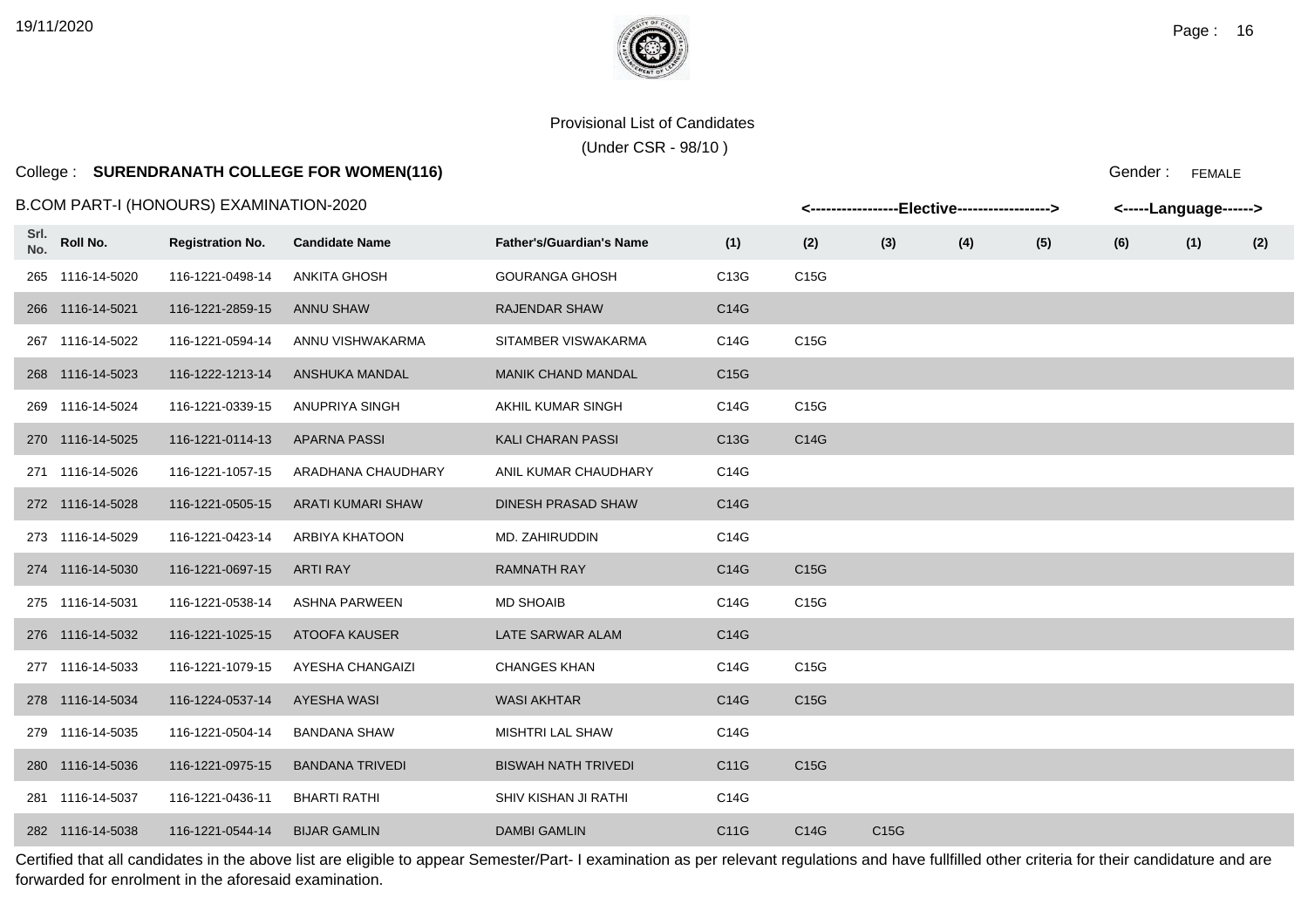(Under CSR - 98/10 )

## College : **SURENDRANATH COLLEGE FOR WOMEN(116)**

B.COM PART-I (HONOURS) EXAMINATION-2020

|             | .COM PART-I (HONOURS) EXAMINATION-2020 |                         |                            |                                 |                   |                   | <-----------------Elective-----------------> |     |     |     | <-----Language------> |     |
|-------------|----------------------------------------|-------------------------|----------------------------|---------------------------------|-------------------|-------------------|----------------------------------------------|-----|-----|-----|-----------------------|-----|
| Srl.<br>No. | Roll No.                               | <b>Registration No.</b> | <b>Candidate Name</b>      | <b>Father's/Guardian's Name</b> | (1)               | (2)               | (3)                                          | (4) | (5) | (6) | (1)                   | (2) |
|             | 283 1116-14-5039                       | 116-1221-0588-14        | <b>BINDU SHARMA</b>        | MOSAPHIR SHARMA                 | C14G              |                   |                                              |     |     |     |                       |     |
|             | 284 1116-14-5040                       | 116-1221-0317-15        | <b>BINEETA KUMARI</b>      | <b>BIRENDRA PRASAD</b>          | C12G              | C14G              |                                              |     |     |     |                       |     |
|             | 285 1116-14-5041                       | 116-1221-0448-14        | <b>DEEPA KUMARI</b>        | PRAKASH CHANDRA KUMAR           | C14G              |                   |                                              |     |     |     |                       |     |
|             | 286 1116-14-5042                       | 116-1221-0376-11        | <b>DIPIKA DAS</b>          | <b>RAJA DAS</b>                 | C14G              | C <sub>15</sub> G |                                              |     |     |     |                       |     |
|             | 287 1116-14-5043                       | 116-1221-0898-13        | DIVYA BHANDARI             | SUNIL KUMAR BHANDARI            | C14G              |                   |                                              |     |     |     |                       |     |
|             | 288 1116-14-5044                       | 116-1221-1111-15        | <b>FAHMIDA SAYEED</b>      | <b>MD SAYEED</b>                | C14G              | C <sub>15</sub> G |                                              |     |     |     |                       |     |
|             | 289 1116-14-5045                       | 116-1221-0216-13        | <b>FARHEEN ALAM</b>        | <b>FAKRE ALAM</b>               | C14G              |                   |                                              |     |     |     |                       |     |
|             | 290 1116-14-5046                       | 116-1221-0775-15        | <b>FIRDOUS TABASSUM</b>    | MD. BADRUDDIN                   | C <sub>12</sub> G | C14G              | C <sub>15</sub> G                            |     |     |     |                       |     |
|             | 291 1116-14-5047                       | 116-1224-0449-11        | <b>GUNJAN THAKUR</b>       | <b>BINOD THAKUR</b>             | C14G              |                   |                                              |     |     |     |                       |     |
|             | 292 1116-14-5048                       | 116-1221-0170-13        | <b>HAJRAH KHATOON</b>      | <b>MD. NAYEEMUDDIN</b>          | C13G              |                   |                                              |     |     |     |                       |     |
|             | 293 1116-14-5049                       | 116-1221-0591-14        | <b>HALIMA JAMIL</b>        | MD. JAMIL                       | C14G              | C15G              |                                              |     |     |     |                       |     |
|             | 294 1116-14-5050                       | 116-1221-1123-15        | <b>HARMEET KOUR</b>        | <b>MAHESH SINGH</b>             | C <sub>12</sub> G |                   |                                              |     |     |     |                       |     |
|             | 295 1116-14-5051                       | 116-1221-0613-14        | <b>HAYAT KHAN</b>          | MAQBOOL ASAD KHAN               | C12G              | C14G              | C15G                                         |     |     |     |                       |     |
|             | 296 1116-14-5052                       | 116-1221-0785-15        | <b>HEENA CHHANGANI</b>     | <b>LALIT KUMAR CHHANGANI</b>    | C <sub>15</sub> G |                   |                                              |     |     |     |                       |     |
|             | 297 1116-14-5053                       | 116-1221-0233-13        | <b>HENA KHANAM</b>         | SHAHID KHAN                     | C14G              |                   |                                              |     |     |     |                       |     |
|             | 298 1116-14-5054                       | 116-1221-0631-14        | <b>HUMA SHOIEB MALLICK</b> | <b>MD. SHOIEB MALLICK</b>       | C12G              | C14G              |                                              |     |     |     |                       |     |
|             | 299 1116-14-5055                       | 116-1221-0616-14        | <b>IRFANA TABASSUM</b>     | MD. ARIF                        | C14G              | C15G              |                                              |     |     |     |                       |     |
|             | 300 1116-14-5056                       | 116-1221-0617-15        | <b>ISHIKA SINGH</b>        | <b>BIJAY SINGH</b>              | C12G              | C14G              | C15G                                         |     |     |     |                       |     |

Certified that all candidates in the above list are eligible to appear Semester/Part- I examination as per relevant regulations and have fullfilled other criteria for their candidature and are forwarded for enrolment in the aforesaid examination.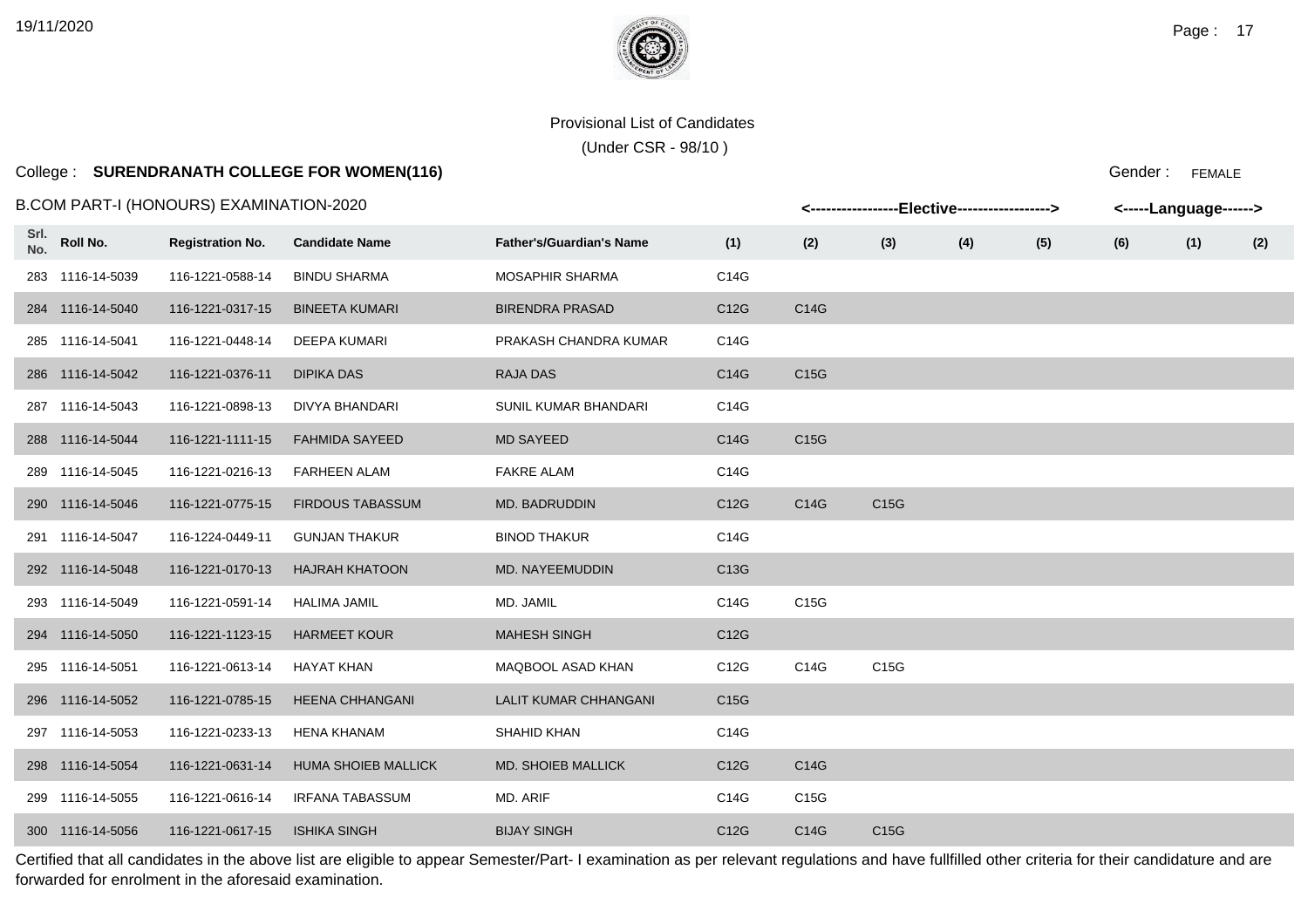(Under CSR - 98/10 )

# College : **SURENDRANATH COLLEGE FOR WOMEN(116)**

#### B.COM PART-I (HONOURS) EXAMINATION-2020

|             |                  | .COM PART-I (HONOURS) EXAMINATION-2020 |                                             |                                 |      |      | <-----------------Elective-----------------> |     |     |     | <-----Language------> |     |
|-------------|------------------|----------------------------------------|---------------------------------------------|---------------------------------|------|------|----------------------------------------------|-----|-----|-----|-----------------------|-----|
| Srl.<br>No. | Roll No.         | <b>Registration No.</b>                | <b>Candidate Name</b>                       | <b>Father's/Guardian's Name</b> | (1)  | (2)  | (3)                                          | (4) | (5) | (6) | (1)                   | (2) |
|             | 301 1116-14-5057 | 116-1221-1027-15                       | <b>JAYA KUMARI</b>                          | PRAHALAD PRASAD                 | C14G |      |                                              |     |     |     |                       |     |
|             | 302 1116-14-5058 | 116-1221-0694-14                       | JYOTI KHANDELWAL                            | SHRAVAN KHANDELWAL              | C15G |      |                                              |     |     |     |                       |     |
|             | 303 1116-14-5059 | 116-1222-0602-14                       | <b>JYOTI KUMARI</b>                         | PREMCHAND DAS                   | C14G |      |                                              |     |     |     |                       |     |
|             | 304 1116-14-5060 | 116-1221-0572-14                       | <b>JYOTI ROY</b>                            | <b>SHRIRAM KUMAR ROY</b>        | C14G |      |                                              |     |     |     |                       |     |
|             | 305 1116-14-5061 | 116-1221-0935-15                       | <b>JYOTI SINGH</b>                          | <b>ARBIND SINGH</b>             | C14G | C15G |                                              |     |     |     |                       |     |
|             | 306 1116-14-5062 | 116-1221-0547-10                       | <b>JYOTI SINGH</b>                          | <b>RAM BABU SINGH</b>           | C15G |      |                                              |     |     |     |                       |     |
|             | 307 1116-14-5063 | 116-1221-0735-15                       | <b>KAJAL SINGH</b>                          | <b>UPENDRA SINGH</b>            | C14G |      |                                              |     |     |     |                       |     |
|             | 308 1116-14-5064 | 116-1221-0575-15                       | <b>KAJAL VERMA</b>                          | <b>BIMAL VERMA</b>              | C14G | C15G |                                              |     |     |     |                       |     |
|             | 309 1116-14-5065 | 116-1221-0507-15                       | KAJAL VISHWAKARMA                           | DINDAYAL VISHWAKARMA            | C12G | C14G | C15G                                         |     |     |     |                       |     |
|             | 310 1116-14-5066 | 116-1221-0160-13                       | <b>KAJOL SONKAR</b>                         | <b>RAJESH SONKAR</b>            | C14G |      |                                              |     |     |     |                       |     |
|             | 311 1116-14-5067 | 116-1221-0322-11                       | <b>KAMINI GIRI</b>                          | <b>MAHESH GIRI</b>              | C15G |      |                                              |     |     |     |                       |     |
|             | 312 1116-14-5068 | 116-1221-0355-11                       | <b>KANCHAN KUMARI</b>                       | PRAMOD KUMAR SAH                | C14G |      |                                              |     |     |     |                       |     |
|             | 313 1116-14-5069 | 116-1221-0481-15                       | KANCHAN KUMARI GUPTA                        | <b>MANICK CHAND GUPTA</b>       | C12G | C14G |                                              |     |     |     |                       |     |
|             | 314 1116-14-5070 | 116-1221-0116-13                       | <b>KHADIJA BEGUM</b>                        | LATE ABDUL WAHAB                | C11G | C12G | C14G                                         |     |     |     |                       |     |
|             | 315 1116-14-5071 | 116-1221-0511-14                       | KHUSHBOO MISHRA                             | <b>RAKESH MISHRA</b>            | C14G | C15G |                                              |     |     |     |                       |     |
|             | 316 1116-14-5072 | 116-1221-0609-14                       | <b>KHUSHBOO SINGH</b>                       | <b>RAM DAS SINGH</b>            | C14G |      |                                              |     |     |     |                       |     |
|             | 317 1116-14-5073 | 116-1221-2709-15                       | KHUSHBU YADAV                               | DEV CHARAN YADAV                | C14G | C15G |                                              |     |     |     |                       |     |
|             | 318 1116-14-5074 | 116-1221-0630-14                       | KHUSHNUMA SHOIEB MALLICK MD. SHOIEB MALLICK |                                 | C12G |      |                                              |     |     |     |                       |     |

Certified that all candidates in the above list are eligible to appear Semester/Part- I examination as per relevant regulations and have fullfilled other criteria for their candidature and are forwarded for enrolment in the aforesaid examination.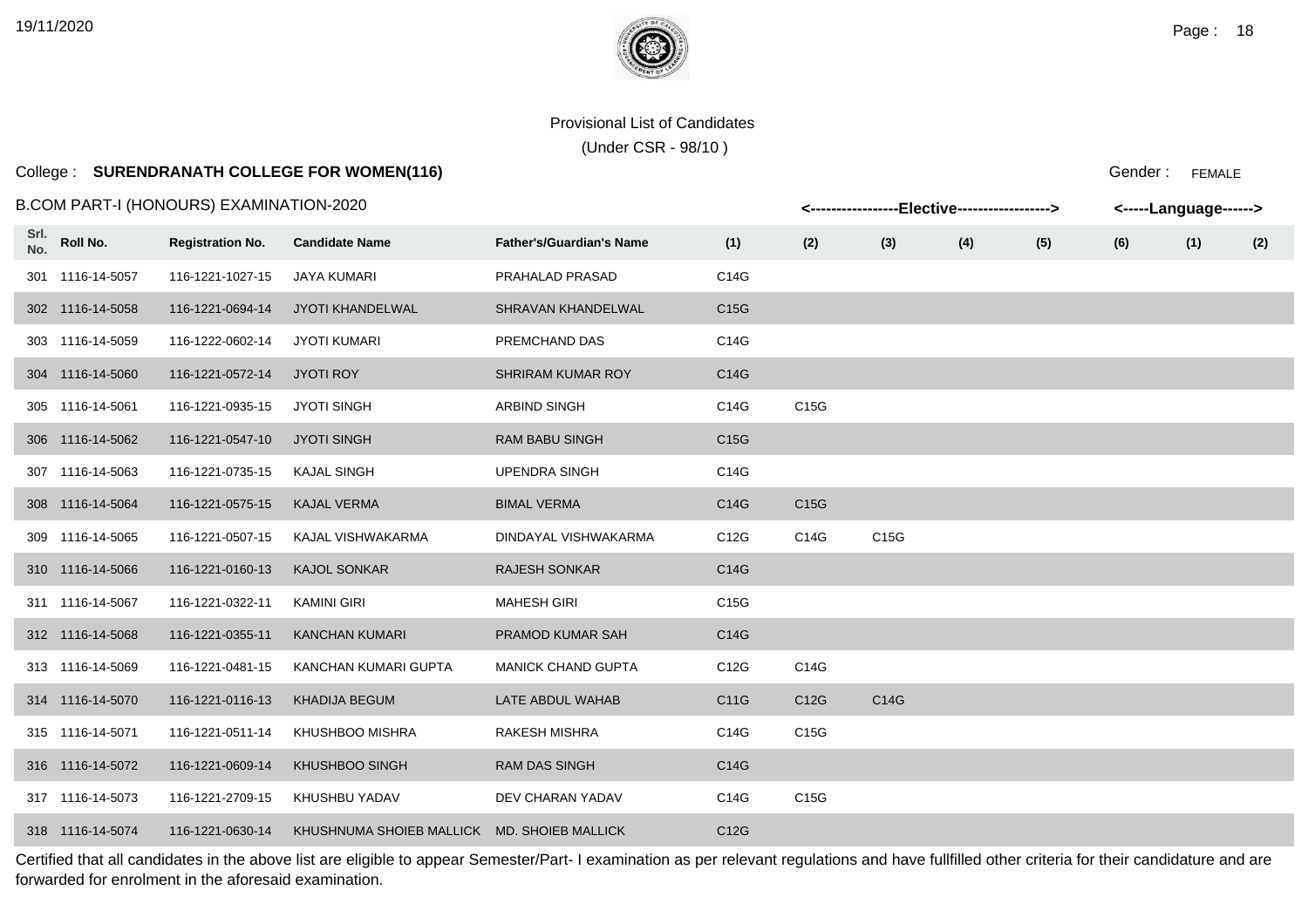**Srl.**

#### Provisional List of Candidates

(Under CSR - 98/10 )

### College : **SURENDRANATH COLLEGE FOR WOMEN(116)**

B.COM PART-I (HONOURS) EXAMINATION-2020

| Srl.<br>No. | Roll No.         | <b>Registration No.</b> | <b>Candidate Name</b>      | <b>Father's/Guardian's Name</b> | (1)               | (2)               | (3)               | (4) | (5) | (6) | (1) | (2) |
|-------------|------------------|-------------------------|----------------------------|---------------------------------|-------------------|-------------------|-------------------|-----|-----|-----|-----|-----|
|             | 319 1116-14-5075 | 116-1221-0218-13        | <b>KIRAN DHARA</b>         | <b>SUSANTA DHARA</b>            | C14G              |                   |                   |     |     |     |     |     |
|             | 320 1116-14-5076 | 116-1221-1017-15        | <b>KIRAN SINGH</b>         | <b>ARVIND SINGH</b>             | C14G              |                   |                   |     |     |     |     |     |
|             | 321 1116-14-5077 | 116-1221-0908-14        | <b>KOMAL GUPTA</b>         | <b>RAJESH GUPTA</b>             | C14G              |                   |                   |     |     |     |     |     |
|             | 322 1116-14-5078 | 116-1221-0647-15        | <b>KOMAL KUMARI</b>        | <b>LALIT SINGH</b>              | C11G              |                   |                   |     |     |     |     |     |
|             | 323 1116-14-5079 | 116-1221-0677-15        | <b>KRITI SONKAR</b>        | <b>RATAN SONKAR</b>             | C12G              | C14G              |                   |     |     |     |     |     |
|             | 324 1116-14-5080 | 116-1221-0555-14        | <b>MADHUBALA KUMARI</b>    | PRABHU NATH MALLAH              | C13G              | C14G              | C <sub>15</sub> G |     |     |     |     |     |
|             | 325 1116-14-5081 | 116-1221-0210-13        | <b>MANISHA JHA</b>         | <b>BINAY JHA</b>                | C14G              |                   |                   |     |     |     |     |     |
|             | 326 1116-14-5082 | 116-1221-0369-15        | <b>MANSHA SARAOGI</b>      | <b>BIMAL SARAOGI</b>            | C14G              |                   |                   |     |     |     |     |     |
|             | 327 1116-14-5083 | 116-1221-0637-14        | <b>MANSHI GUPTA</b>        | <b>MADAN PRASAD GUPTA</b>       | C14G              |                   |                   |     |     |     |     |     |
|             | 328 1116-14-5084 | 116-1221-0687-15        | <b>MENAKA RABIDAS</b>      | <b>SANTLAL RABIDAS</b>          | C14G              |                   |                   |     |     |     |     |     |
|             | 329 1116-14-5085 | 116-1221-0831-10        | <b>MINAKSHI CHATURBEDI</b> | <b>MANOJ KUMAR CHATURBEDI</b>   | C15G              |                   |                   |     |     |     |     |     |
|             | 330 1116-14-5086 | 116-1221-0640-14        | <b>MONIKA LOHANI</b>       | <b>MITHILESH LOHANI</b>         | C14G              |                   |                   |     |     |     |     |     |
|             | 331 1116-14-5087 | 116-1221-0178-13        | <b>MOU SIL</b>             | ANUP KUMAR SIL                  | C12G              | C14G              |                   |     |     |     |     |     |
|             | 332 1116-14-5088 | 116-1221-0403-14        | <b>MOUMITA BIT</b>         | <b>SRITANU BIT</b>              | C <sub>13</sub> G | C14G              | C <sub>15</sub> G |     |     |     |     |     |
|             | 333 1116-14-5089 | 116-1221-0106-13        | <b>MUNMUN SHAW</b>         | SAILENDRA SHAW                  | C14G              | C <sub>15</sub> G |                   |     |     |     |     |     |
|             | 334 1116-14-5090 | 116-1221-0535-14        | NAAZ PARVEEN               | <b>NAGMA BEGUM</b>              | C12G              | C13G              | C14G              |     |     |     |     |     |
|             | 335 1116-14-5091 | 116-1221-0530-14        | NAHIDA PARVEEN             | <b>NASIM UDDIN</b>              | C14G              | C15G              |                   |     |     |     |     |     |

Certified that all candidates in the above list are eligible to appear Semester/Part- I examination as per relevant regulations and have fullfilled other criteria for their candidature and are forwarded for enrolment in the aforesaid examination.

336 1116-14-5092 116-1222-0597-15 NANDANI HARI SHAYM KUMAR HARI C12G C14G

Gender : FEMALE

**<-----------------Elective------------------> <-----Language------>**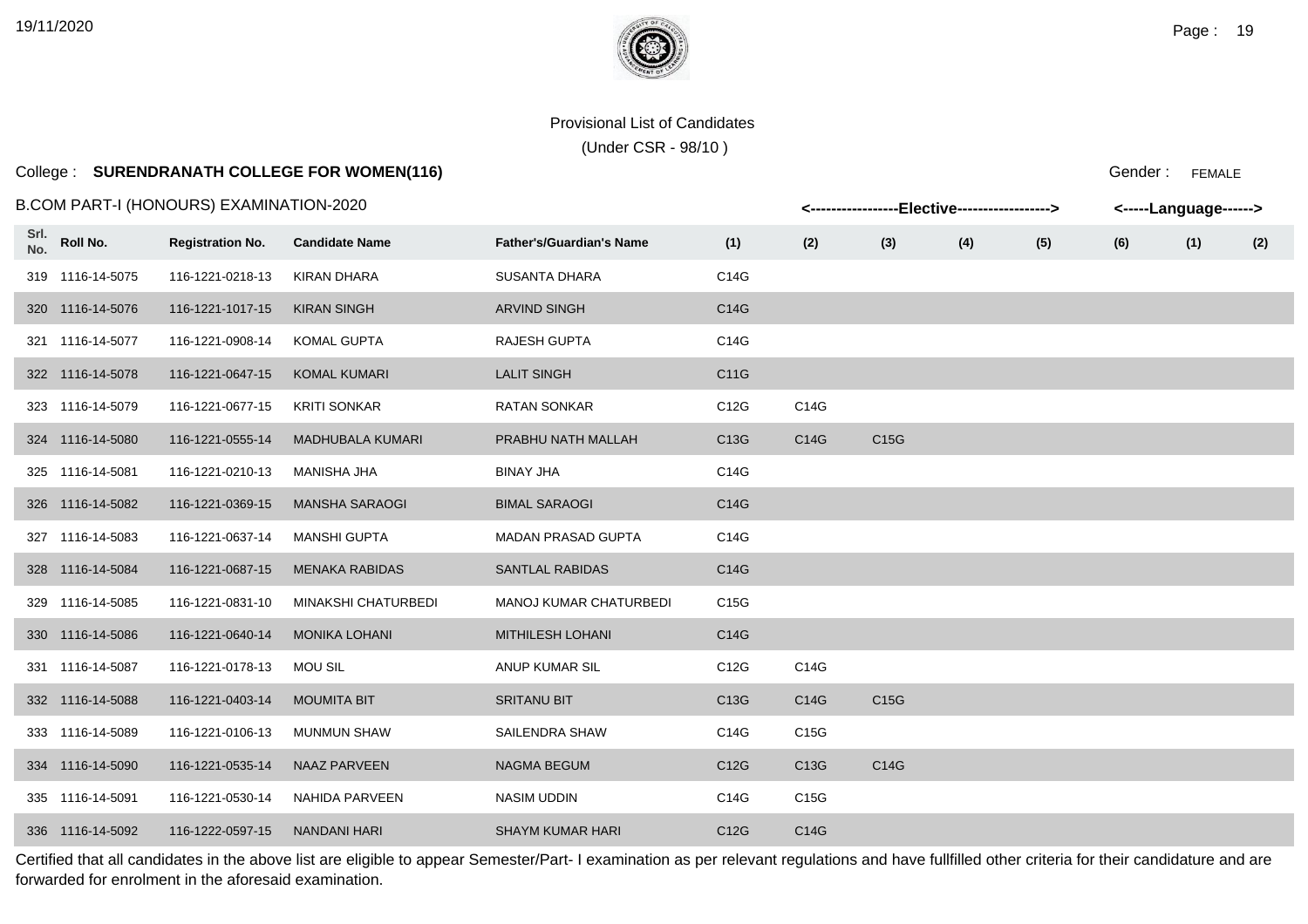**Srl.**

#### Provisional List of Candidates

(Under CSR - 98/10 )

### College : **SURENDRANATH COLLEGE FOR WOMEN(116)**

B.COM PART-I (HONOURS) EXAMINATION-2020

|      |                  | .COM PART-I (HONOURS) EXAMINATION-2020 |                       |                                 |                   |                   | <-----------------Elective-----------------> |     |     |     | <-----Language------> |     |
|------|------------------|----------------------------------------|-----------------------|---------------------------------|-------------------|-------------------|----------------------------------------------|-----|-----|-----|-----------------------|-----|
| Srl. | No. Roll No.     | <b>Registration No.</b>                | <b>Candidate Name</b> | <b>Father's/Guardian's Name</b> | (1)               | (2)               | (3)                                          | (4) | (5) | (6) | (1)                   | (2) |
|      | 337 1116-14-5093 | 116-1221-0107-13                       | NATASHA CHOWDHURY     | ROSE CHOWDHURY                  | C14G              |                   |                                              |     |     |     |                       |     |
|      | 338 1116-14-5094 | 116-1221-1073-15                       | NAZIA PARVEEN         | MD.MUSHTAQUE                    | C12G              | C14G              |                                              |     |     |     |                       |     |
|      | 339 1116-14-5095 | 116-1221-0345-15                       | <b>NEHA BEGUM</b>     | SAHABUDDIN AHMED                | C12G              | C13G              | C14G                                         |     |     |     |                       |     |
|      | 340 1116-14-5096 | 116-1221-0725-15                       | <b>NEHA GUPTA</b>     | RAKESH PRASAD GUPTA             | C12G              | C14G              |                                              |     |     |     |                       |     |
|      | 341 1116-14-5097 | 116-1221-0359-11                       | <b>NEHA JAISWAL</b>   | <b>ACHHEYLAL JAISWAS</b>        | C14G              | C <sub>15</sub> G |                                              |     |     |     |                       |     |
|      | 342 1116-14-5098 | 116-1221-0552-14                       | NEHA KUMARI THAKUR    | <b>HRIDAYA NAND THAKUR</b>      | C14G              |                   |                                              |     |     |     |                       |     |
|      | 343 1116-14-5099 | 116-1221-0539-14                       | <b>NEHA PRASAD</b>    | PRAMOD RANJAN PRASAD            | C14G              |                   |                                              |     |     |     |                       |     |
|      | 344 1116-14-5100 | 116-1221-0521-15                       | <b>NEHA SHAW</b>      | <b>LALJI SHAW</b>               | C <sub>12</sub> G | C14G              | C <sub>15</sub> G                            |     |     |     |                       |     |
|      | 345 1116-14-5101 | 116-1221-2339-15                       | <b>NEHA SINGH</b>     | ARJUN KUMAR SINGH               | C14G              |                   |                                              |     |     |     |                       |     |
|      | 346 1116-14-5102 | 116-1221-0617-14                       | NIDHI KALWANI         | KISHAN GOPAL KALWANI            | C14G              |                   |                                              |     |     |     |                       |     |
|      | 347 1116-14-5103 | 116-1221-0528-14                       | <b>NIGAR ANJUM</b>    | NAZIR KHAN                      | C14G              | C <sub>15</sub> G |                                              |     |     |     |                       |     |
|      | 348 1116-14-5104 | 116-1221-0527-15                       | NIRMALA CHOUHAN       | OM PRAKASH CHOUHAN              | C14G              |                   |                                              |     |     |     |                       |     |
|      | 349 1116-14-5105 | 116-1221-0446-14                       | NISHA KHATOON         | <b>MD. TARIQUE</b>              | C15G              |                   |                                              |     |     |     |                       |     |
|      | 350 1116-14-5106 | 116-1221-0628-14                       | NITU GUPTA            | <b>GHANSHYAM GUPTA</b>          | C14G              |                   |                                              |     |     |     |                       |     |
|      | 351 1116-14-5107 | 116-1221-2153-15                       | NOOR SABA             | <b>MD HANIF</b>                 | C12G              | C14G              |                                              |     |     |     |                       |     |
|      | 352 1116-14-5108 | 116-1221-0598-12                       | PALLAVI DHANUKA       | LATE PRADIP KUMAR DHANUKA       | C14G              |                   |                                              |     |     |     |                       |     |
|      | 353 1116-14-5109 | 116-1221-0779-15                       | PARUL ROZARIO         | NOTON ROZARIO                   | C14G              | C15G              |                                              |     |     |     |                       |     |
|      | 354 1116-14-5110 | 116-1221-0179-13                       | <b>PINKI GHOSH</b>    | <b>BISWAJIT GHOSH</b>           | C14G              |                   |                                              |     |     |     |                       |     |

Certified that all candidates in the above list are eligible to appear Semester/Part- I examination as per relevant regulations and have fullfilled other criteria for their candidature and are forwarded for enrolment in the aforesaid examination.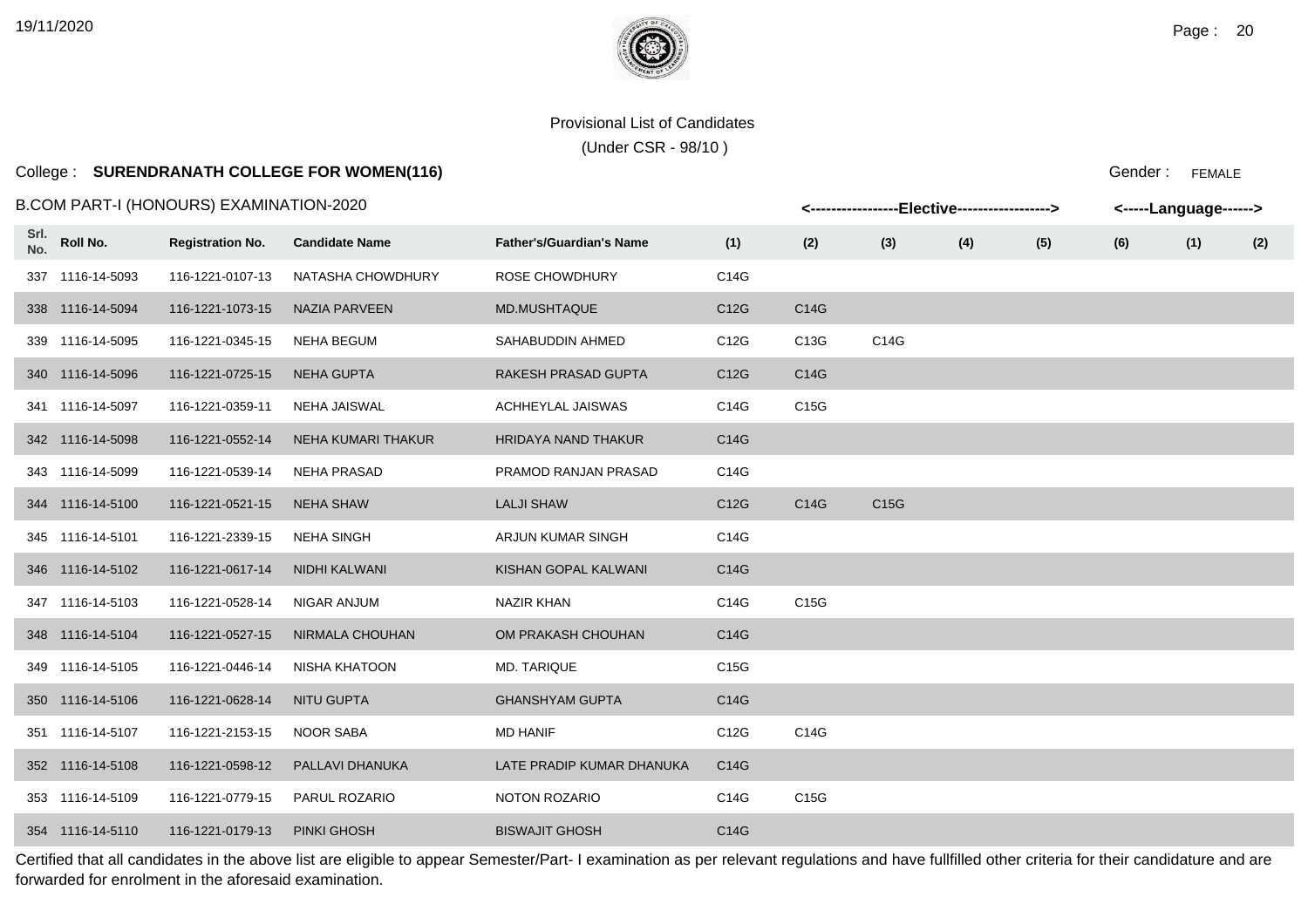(Under CSR - 98/10 )

# College : **SURENDRANATH COLLEGE FOR WOMEN(116)**

#### B.COM PART-I (HONOURS) EXAMINATION-2020

|             |                  | 3.COM PART-I (HONOURS) EXAMINATION-2020 |                         |                                 |                   |                   |     | <-----------------Elective-----------------> |     | <-----Language------> |     |     |
|-------------|------------------|-----------------------------------------|-------------------------|---------------------------------|-------------------|-------------------|-----|----------------------------------------------|-----|-----------------------|-----|-----|
| Srl.<br>No. | Roll No.         | <b>Registration No.</b>                 | <b>Candidate Name</b>   | <b>Father's/Guardian's Name</b> | (1)               | (2)               | (3) | (4)                                          | (5) | (6)                   | (1) | (2) |
|             | 355 1116-14-5111 | 116-1221-0475-14                        | POOJA KM SINGH          | PARVIND SINGH                   | C14G              | C15G              |     |                                              |     |                       |     |     |
|             | 356 1116-14-5112 | 116-1221-2679-15                        | POOJA PRASAD            | <b>BISHWANATH PRASAD</b>        | C12G              | C14G              |     |                                              |     |                       |     |     |
|             | 357 1116-14-5113 | 116-1221-0516-14                        | PRAMILA CHOWDHARY       | PREM CHOWDHARY                  | C14G              | C <sub>15</sub> G |     |                                              |     |                       |     |     |
|             | 358 1116-14-5114 | 116-1221-0431-12                        | PRATYUSHA BHATTACHARJEE | <b>TAPAN BHATTACHRJEE</b>       | C14G              | C15G              |     |                                              |     |                       |     |     |
|             | 359 1116-14-5115 | 116-1221-0194-13                        | PRITI BALMIKI           | <b>GITAM BALMIKI</b>            | C13G              |                   |     |                                              |     |                       |     |     |
|             | 360 1116-14-5116 | 116-1221-0995-15                        | <b>PRITI TIWARI</b>     | <b>VIRENDRA KUMAR TIWARI</b>    | C <sub>15</sub> G |                   |     |                                              |     |                       |     |     |
|             | 361 1116-14-5118 | 116-1221-0381-11                        | PRIYA CHOUDHARY         | MOTI LAL CHOUDHARY              | C14G              |                   |     |                                              |     |                       |     |     |
|             | 362 1116-14-5119 | 116-1221-0763-15                        | PRIYA GUPTA             | <b>DINA NATH GUPTA</b>          | C15G              |                   |     |                                              |     |                       |     |     |
|             | 363 1116-14-5120 | 116-1222-0595-15                        | PRIYA HELA              | <b>DEEPAK HELA</b>              | C12G              | C14G              |     |                                              |     |                       |     |     |
|             | 364 1116-14-5121 | 116-1221-0884-10                        | <b>PRIYA SINGH</b>      | <b>SANKAR SINGH</b>             | C15G              |                   |     |                                              |     |                       |     |     |
|             | 365 1116-14-5122 | 116-1221-0619-15                        | PRIYANKA BARNWAL        | DILIP KU BARNWAL                | C14G              |                   |     |                                              |     |                       |     |     |
|             | 366 1116-14-5123 | 116-1221-0561-11                        | PRIYANKA CHOWDHURY      | <b>MAHESH CHOWDHURY</b>         | C15G              |                   |     |                                              |     |                       |     |     |
|             | 367 1116-14-5124 | 116-1221-0548-14                        | PRIYANKA DEBNATH        | PRAVASH DEBNATH                 | C14G              |                   |     |                                              |     |                       |     |     |
|             | 368 1116-14-5125 | 116-1221-0454-12                        | PRIYANKA KUMARI BHARTI  | <b>PARSHURAM BHARTI</b>         | C14G              |                   |     |                                              |     |                       |     |     |
|             | 369 1116-14-5126 | 116-1221-0957-15                        | PRIYANKA KUMARI NAHAR   | KAMALDEEP NAHAR                 | C14G              |                   |     |                                              |     |                       |     |     |
|             | 370 1116-14-5127 | 116-1221-0453-15                        | PRIYANKA RAJAK          | AJAY KUMAR RAJAK                | C14G              |                   |     |                                              |     |                       |     |     |
|             | 371 1116-14-5128 | 116-1221-0793-15                        | PRIYANKA RAJAK          | RAJAN RAJAK                     | C12G              | C14G              |     |                                              |     |                       |     |     |
|             | 372 1116-14-5129 | 116-1221-2571-15                        | PRIYANKA SAHANI         | <b>LALBABU SAHANI</b>           | C14G              |                   |     |                                              |     |                       |     |     |

Certified that all candidates in the above list are eligible to appear Semester/Part- I examination as per relevant regulations and have fullfilled other criteria for their candidature and are forwarded for enrolment in the aforesaid examination.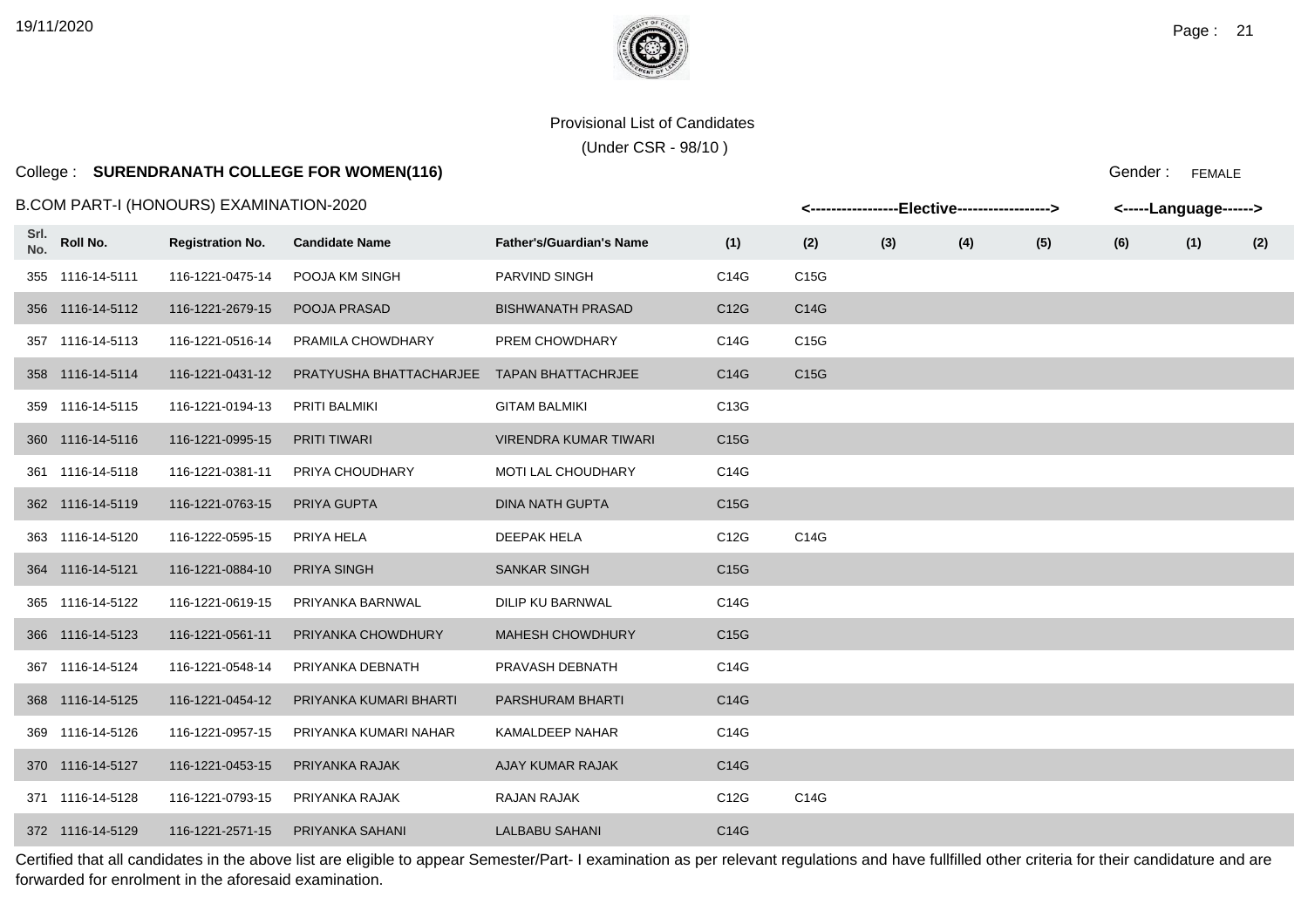(Under CSR - 98/10 )

# College : **SURENDRANATH COLLEGE FOR WOMEN(116)**

Gender : FEMALE

|             |                  | B.COM PART-I (HONOURS) EXAMINATION-2020 |                         |                                 |      |      |      | <-----------------Elective-----------------> |     |     | <-----Language------> |     |
|-------------|------------------|-----------------------------------------|-------------------------|---------------------------------|------|------|------|----------------------------------------------|-----|-----|-----------------------|-----|
| Srl.<br>No. | Roll No.         | <b>Registration No.</b>                 | <b>Candidate Name</b>   | <b>Father's/Guardian's Name</b> | (1)  | (2)  | (3)  | (4)                                          | (5) | (6) | (1)                   | (2) |
|             | 373 1116-14-5130 | 116-1221-0572-11                        | PRIYANKA SHAW           | SURESH PRASAD SHAW              | C15G |      |      |                                              |     |     |                       |     |
|             | 374 1116-14-5131 | 116-1221-0621-15                        | PRIYANKA VISHWAKARMA    | SITAMBER VISHWAKARMA            | C14G | C15G |      |                                              |     |     |                       |     |
|             | 375 1116-14-5132 | 116-1221-1053-15                        | PUJA KUMARI             | MITHILESH JHA                   | C14G |      |      |                                              |     |     |                       |     |
|             | 376 1116-14-5133 | 116-1221-0622-11                        | <b>PUJA PAUL</b>        | <b>SUKANTA PAUL</b>             | C15G |      |      |                                              |     |     |                       |     |
|             | 377 1116-14-5134 | 116-1221-1115-15                        | PUJA RAI                | RATAN LAL RAI                   | C13G | C14G | C15G |                                              |     |     |                       |     |
|             | 378 1116-14-5135 | 116-1221-0557-14                        | <b>PUJA RAY</b>         | <b>SAKAL DEO RAY</b>            | C14G |      |      |                                              |     |     |                       |     |
|             | 379 1116-14-5136 | 116-1221-0113-13                        | <b>PUJA SAHANI</b>      | RAJESH SAHANI                   | C12G | C14G | C15G |                                              |     |     |                       |     |
|             | 380 1116-14-5138 | 116-1221-2493-15                        | <b>PUJA YADAV</b>       | RAM AWATAR YADAV                | C14G |      |      |                                              |     |     |                       |     |
|             | 381 1116-14-5139 | 116-1221-0955-15                        | PUNAM KUMARI SHAW       | SITA RAM SHAW                   | C14G |      |      |                                              |     |     |                       |     |
|             | 382 1116-14-5140 | 116-1221-0492-14                        | PUSHPANJALI SINGH       | <b>UMESH SINGH</b>              | C14G | C15G |      |                                              |     |     |                       |     |
|             | 383 1116-14-5141 | 116-1221-2899-15                        | PUTUL KUMARI            | <b>MAHABIR PRASAD</b>           | C14G |      |      |                                              |     |     |                       |     |
|             | 384 1116-14-5142 | 116-1221-0746-14                        | RADHA SHARAMA           | JOGENDRA PRASAD SHARMA          | C13G | C14G | C15G |                                              |     |     |                       |     |
|             | 385 1116-14-5143 | 116-1221-0634-14                        | RADHIKA CHHANGANI       | VIJAY KUMAR CHHANGANI           | C15G |      |      |                                              |     |     |                       |     |
|             | 386 1116-14-5144 | 116-1221-0201-13                        | <b>RAKHSHAN PARVEEN</b> | RAJBUL HASAN                    | C14G |      |      |                                              |     |     |                       |     |
|             | 387 1116-14-5145 | 116-1221-0537-15                        | <b>REKHA PRASAD</b>     | SHYAM LAL PRASAD                | C14G | C15G |      |                                              |     |     |                       |     |
|             | 388 1116-14-5146 | 116-1221-0471-15                        | <b>RENU SHAW</b>        | <b>SHYAM LAL SHAW</b>           | C14G |      |      |                                              |     |     |                       |     |
|             | 389 1116-14-5147 | 116-1221-2473-15                        | <b>RESHAM CHOURASIA</b> | SANTLAL CHOURASIA               | C12G | C14G |      |                                              |     |     |                       |     |
|             | 390 1116-14-5148 | 116-1221-0849-15                        | <b>RESHMI KHANAM</b>    | <b>MD ASHIQUE</b>               | C14G | C15G |      |                                              |     |     |                       |     |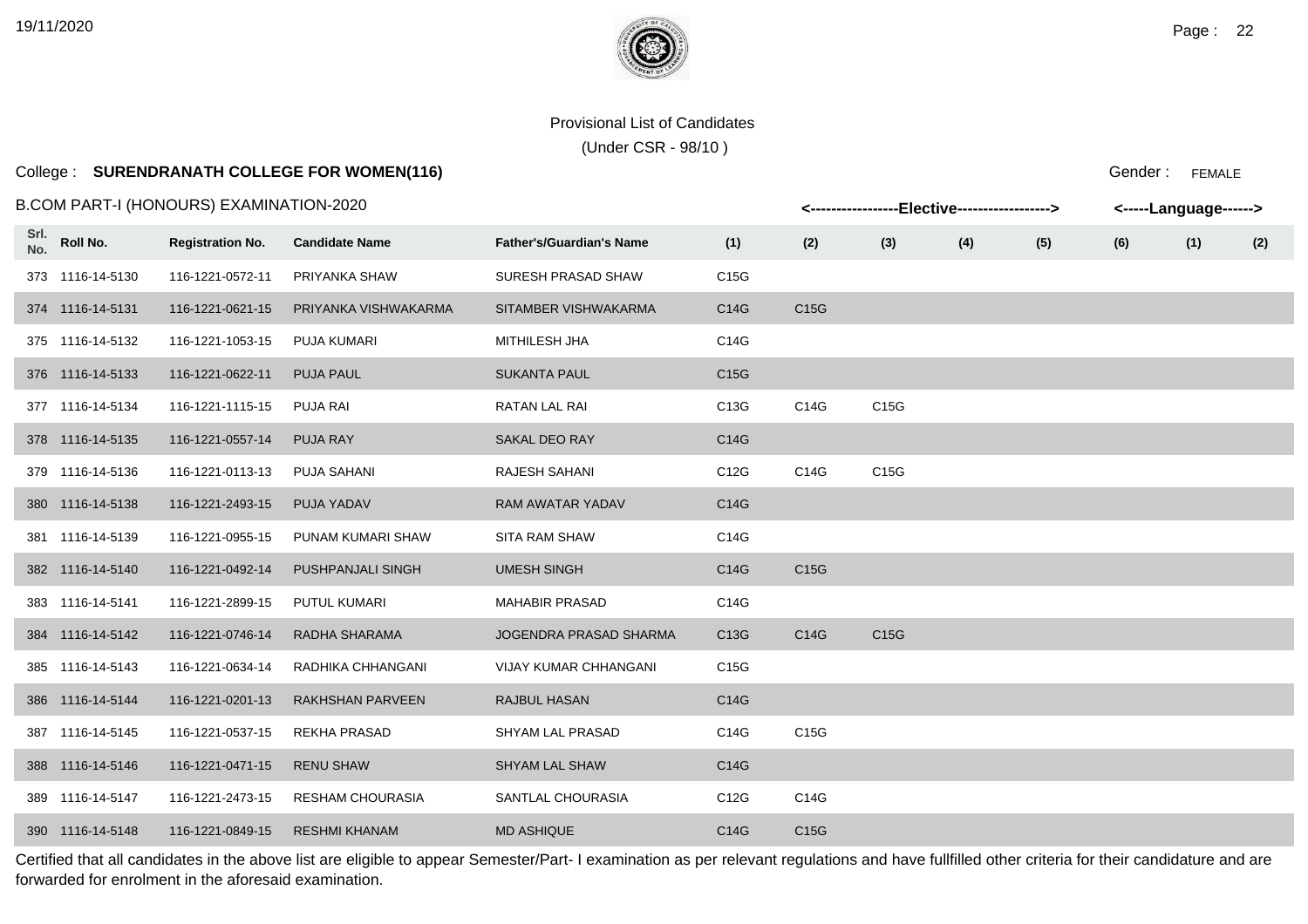(Under CSR - 98/10 )

# College : **SURENDRANATH COLLEGE FOR WOMEN(116)**

Gender : FEMALE

|             |                  | B.COM PART-I (HONOURS) EXAMINATION-2020 |                        |                                 |      |                   | <-----------------Elective-----------------> |     |     |     | <-----Language------> |             |
|-------------|------------------|-----------------------------------------|------------------------|---------------------------------|------|-------------------|----------------------------------------------|-----|-----|-----|-----------------------|-------------|
| Srl.<br>No. | Roll No.         | <b>Registration No.</b>                 | <b>Candidate Name</b>  | <b>Father's/Guardian's Name</b> | (1)  | (2)               | (3)                                          | (4) | (5) | (6) | (1)                   | (2)         |
|             | 391 1116-14-5149 | 116-1221-1107-15                        | RIMPA DUTTA            | <b>SUBIR DUTTA</b>              |      |                   |                                              |     |     |     | CMEC                  | <b>BNGL</b> |
|             | 392 1116-14-5150 | 116-1221-0558-14                        | <b>RINA SHAW</b>       | LATE BHOLA SHAW                 | C14G | C15G              |                                              |     |     |     |                       |             |
|             | 393 1116-14-5152 | 116-1221-0611-14                        | RINKU RAI              | <b>BIRJMOHAN RAI</b>            | C12G | C14G              | C15G                                         |     |     |     |                       |             |
|             | 394 1116-14-5153 | 116-1221-0535-15                        | <b>RITU KEDIA</b>      | RAJ KUMAR KEDIA                 | C14G |                   |                                              |     |     |     |                       |             |
|             | 395 1116-14-5154 | 116-1221-2629-15                        | ROOPA CHOUDHARY        | RASHO DEVI                      | C15G |                   |                                              |     |     |     |                       |             |
|             | 396 1116-14-5155 | 116-1221-0469-12                        | <b>ROSHNI KEJRIWAL</b> | KAILASH KUMAR KEJRIWAL          | C14G |                   |                                              |     |     |     |                       |             |
|             | 397 1116-14-5156 | 116-1221-0519-15                        | <b>ROSHNI TIWARY</b>   | RABI SHANKAR TIWARY             | C15G |                   |                                              |     |     |     |                       |             |
|             | 398 1116-14-5157 | 116-1221-0541-14                        | <b>RUHUL GAUSIA</b>    | <b>JAHANGIR ALM KHAN</b>        | C14G |                   |                                              |     |     |     |                       |             |
|             | 399 1116-14-5158 | 116-1221-0351-15                        | RUMANA KHALIQUE        | <b>ABDUL KHALIQUE</b>           | C15G |                   |                                              |     |     |     |                       |             |
|             | 400 1116-14-5159 | 116-1221-0641-14                        | <b>RUPA SHAW</b>       | ASHOKE SHAW                     | C14G |                   |                                              |     |     |     |                       |             |
|             | 401 1116-14-5160 | 116-1221-0568-09                        | SABA PARVEEN           | <b>MD ISRAR</b>                 | C15G |                   |                                              |     |     |     |                       |             |
|             | 402 1116-14-5161 | 116-1221-0441-14                        | <b>SAFA HAIQA</b>      | <b>ABUL KALAM</b>               | C14G | C15G              |                                              |     |     |     |                       |             |
|             | 403 1116-14-5162 | 116-1221-0887-15                        | <b>SAFINA SHAMSI</b>   | ETAMUDUL HAQUE SHAMSI           | C12G | C14G              | C15G                                         |     |     |     |                       |             |
|             | 404 1116-14-5163 | 116-1221-0438-14                        | <b>SALMA KHATUN</b>    | SK. MOTI                        | C14G |                   |                                              |     |     |     |                       |             |
|             | 405 1116-14-5164 | 116-1221-0783-15                        | <b>SAMMA PERVEEN</b>   | <b>MD.ABDUL SATTAR</b>          | C14G |                   |                                              |     |     |     |                       |             |
|             | 406 1116-14-5165 | 116-1221-0426-14                        | <b>SANA IQBAL</b>      | MD. SHAHID IQBAL                | C14G | C <sub>15</sub> G |                                              |     |     |     |                       |             |
|             | 407 1116-14-5166 | 116-1221-0605-14                        | <b>SANCHITA DEY</b>    | <b>SUJASH DEY</b>               | C14G | C15G              |                                              |     |     |     |                       |             |
|             | 408 1116-14-5167 | 116-1221-0711-15                        | <b>SANGEETA MITRA</b>  | <b>ASHIM MITRA</b>              | C14G | C15G              |                                              |     |     |     |                       |             |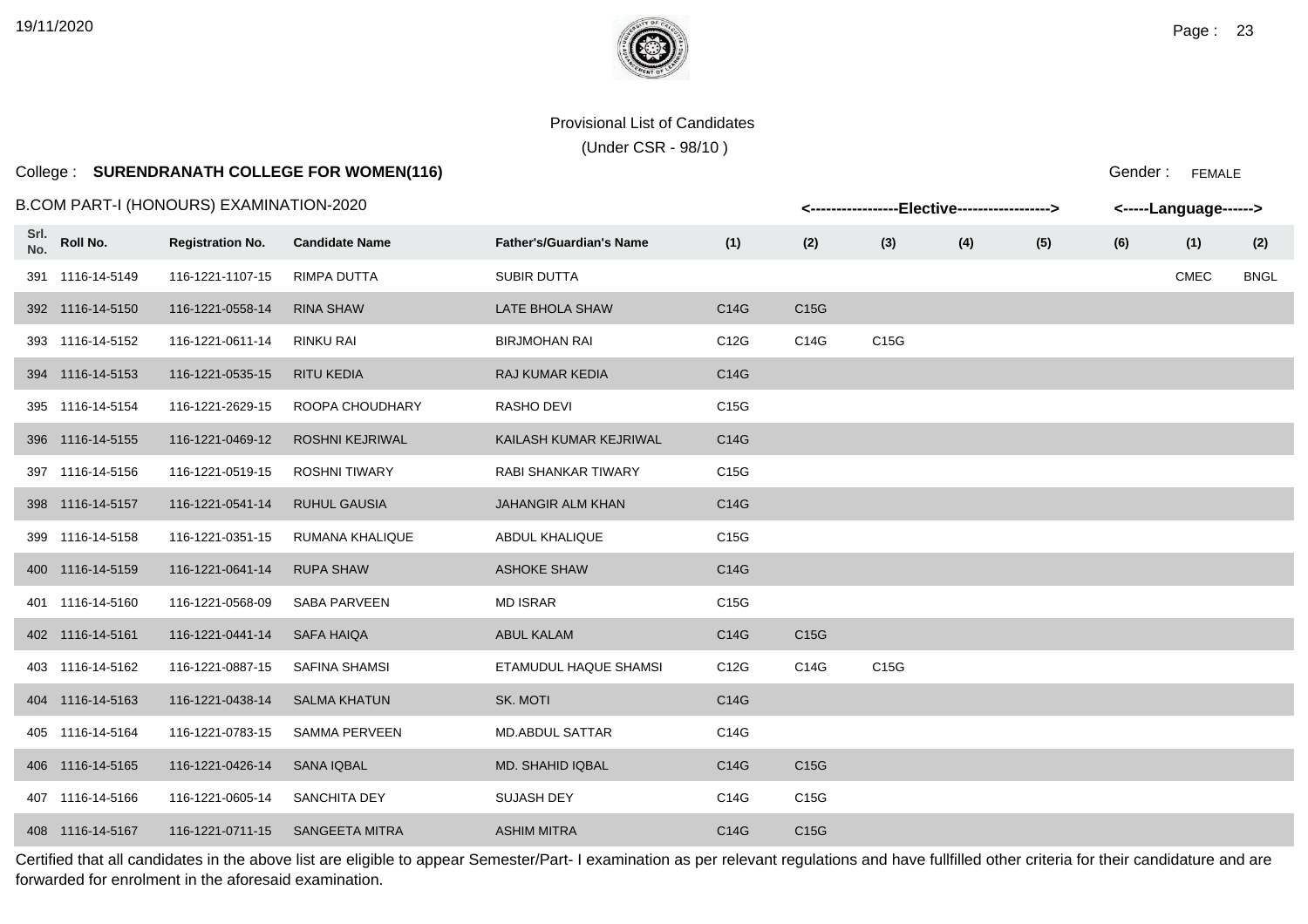(Under CSR - 98/10 )

# College : **SURENDRANATH COLLEGE FOR WOMEN(116)**

B.COM PART-I (HONOURS) EXAMINATION-2020

| 3.COM PART-I (HONOURS) EXAMINATION-2020 |                  |                         |                         |                                 |      | <-----------------Elective-----------------> |      |     |     | <-----Language------> |             |             |  |
|-----------------------------------------|------------------|-------------------------|-------------------------|---------------------------------|------|----------------------------------------------|------|-----|-----|-----------------------|-------------|-------------|--|
| Srl.<br>No.                             | Roll No.         | <b>Registration No.</b> | <b>Candidate Name</b>   | <b>Father's/Guardian's Name</b> | (1)  | (2)                                          | (3)  | (4) | (5) | (6)                   | (1)         | (2)         |  |
|                                         | 409 1116-14-5168 | 116-1221-2591-15        | SANGITA JHA             | SACHCHIDA NAND JHA              | C14G |                                              |      |     |     |                       |             |             |  |
|                                         | 410 1116-14-5169 | 116-1221-0993-15        | <b>SANJANA SINGH</b>    | <b>APILDEO SINGH</b>            | C14G |                                              |      |     |     |                       |             |             |  |
|                                         | 411 1116-14-5170 | 116-1221-0761-15        | SANWAYI MOHANTA         | <b>BABLA MOHANTA</b>            | C14G |                                              |      |     |     |                       |             |             |  |
|                                         | 412 1116-14-5171 | 116-1221-0566-14        | <b>SAPNA SHAW</b>       | <b>HARIDWAR PRASAD SHAW</b>     | C14G |                                              |      |     |     |                       |             |             |  |
|                                         | 413 1116-14-5172 | 116-1221-0595-14        | SAYANI DAS              | <b>NETAI DAS</b>                | C14G |                                              |      |     |     |                       |             |             |  |
|                                         | 414 1116-14-5173 | 116-1221-0571-11        | <b>SAYANTI BAL</b>      | <b>SAMAR BAL</b>                | C14G | C <sub>15</sub> G                            |      |     |     |                       |             |             |  |
|                                         | 415 1116-14-5174 | 116-1221-0907-15        | SAZDA PARVEEN           | SK. SADULLAH SIDDIQUE           | C14G |                                              |      |     |     |                       |             |             |  |
|                                         | 416 1116-14-5175 | 116-1221-0349-15        | <b>SHABNAM BAHAR</b>    | LATE MD SHAHZADA                | C15G |                                              |      |     |     |                       |             |             |  |
|                                         | 417 1116-14-5176 | 116-1221-0563-14        | SHAGUFTA CHANGAIZI      | <b>CHANGEZ KHAN</b>             | C14G | C15G                                         |      |     |     |                       | <b>CMEC</b> | <b>BNGL</b> |  |
|                                         | 418 1116-14-5177 | 116-1221-1049-15        | <b>SHAGUFTA SABIR</b>   | SABIR HUSSAIN                   | C15G |                                              |      |     |     |                       |             |             |  |
|                                         | 419 1116-14-5178 | 116-1221-0443-14        | SHAGUFTA TAJ            | TAJ MOHAMMAD                    | C14G |                                              |      |     |     |                       |             |             |  |
|                                         | 420 1116-14-5179 | 116-1221-0556-14        | <b>SHAGUFTA YASMEEN</b> | MD. SHARFARAZ AHMED             | C13G | C14G                                         | C15G |     |     |                       |             |             |  |
|                                         | 421 1116-14-5180 | 116-1221-0590-14        | SHAHNAZ PARVEEN         | ABID HUSSAIN                    | C14G |                                              |      |     |     |                       |             |             |  |
|                                         | 422 1116-14-5181 | 116-1221-1045-15        | <b>SHAHZADI KHATOON</b> | MD. HAFIZ ALAM                  | C14G |                                              |      |     |     |                       |             |             |  |
|                                         | 423 1116-14-5182 | 116-1221-0959-15        | SHAKILA KHATOON         | <b>SK HAKIM</b>                 | C12G | C14G                                         |      |     |     |                       |             |             |  |
|                                         | 424 1116-14-5183 | 116-1221-2673-15        | <b>SHALEHEEN KHAN</b>   | <b>MANIR KHAN</b>               | C14G |                                              |      |     |     |                       |             |             |  |
|                                         | 425 1116-14-5184 | 116-1221-0463-15        | SHALINI RAJGARHIA       | SURENDRA RAJGARHIA              | C14G |                                              |      |     |     |                       |             |             |  |
|                                         | 426 1116-14-5185 | 116-1221-0583-14        | <b>SHALINI SHAW</b>     | <b>KASI NATH SHAW</b>           | C14G |                                              |      |     |     |                       |             |             |  |

Certified that all candidates in the above list are eligible to appear Semester/Part- I examination as per relevant regulations and have fullfilled other criteria for their candidature and are forwarded for enrolment in the aforesaid examination.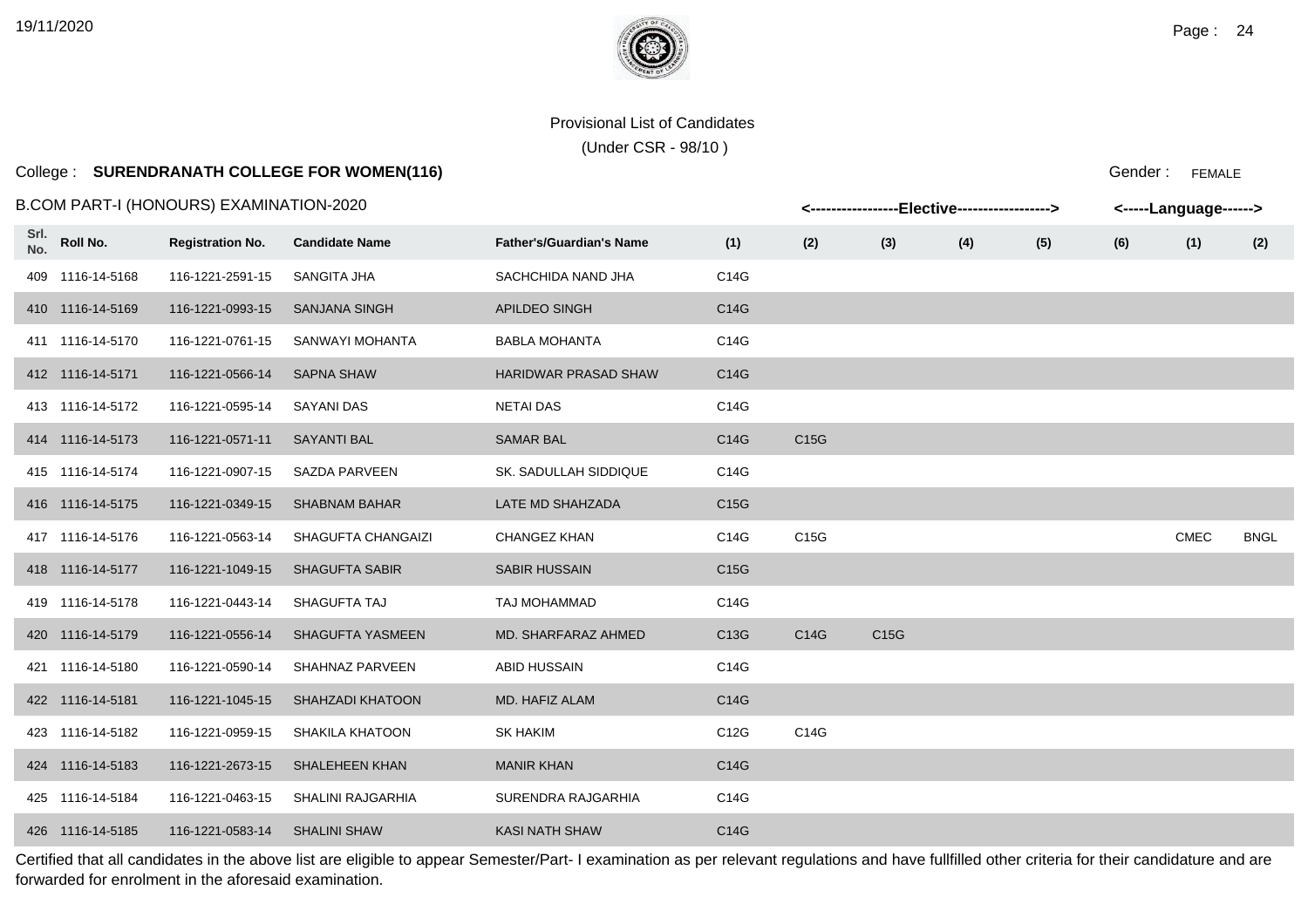(Under CSR - 98/10 )

### College : **SURENDRANATH COLLEGE FOR WOMEN(116)**

### B.COM PART-I (HONOURS) EXAMINATION-2020

| 3.COM PART-I (HONOURS) EXAMINATION-2020 |                  |                         |                           |                                 | <-----------------Elective-----------------><br><-----Language------> |      |                   |     |     |     |     |     |
|-----------------------------------------|------------------|-------------------------|---------------------------|---------------------------------|-----------------------------------------------------------------------|------|-------------------|-----|-----|-----|-----|-----|
| Srl.<br>No.                             | Roll No.         | <b>Registration No.</b> | <b>Candidate Name</b>     | <b>Father's/Guardian's Name</b> | (1)                                                                   | (2)  | (3)               | (4) | (5) | (6) | (1) | (2) |
|                                         | 427 1116-14-5186 | 116-1221-0555-15        | <b>SHAMA CHOWDHURY</b>    | SK. MOHSIN                      | C14G                                                                  |      |                   |     |     |     |     |     |
|                                         | 428 1116-14-5187 | 116-1221-0455-15        | <b>SHIBANI JHA</b>        | <b>SATRUGHAN JHA</b>            | C13G                                                                  | C14G |                   |     |     |     |     |     |
|                                         | 429 1116-14-5188 | 116-1221-0669-15        | SHILPA SHARMA             | SHARWAN SHARMA                  | C14G                                                                  |      |                   |     |     |     |     |     |
|                                         | 430 1116-14-5189 | 116-1221-0461-11        | <b>SHIRSHA MUKHERJEE</b>  | <b>SHAMBHU MUKHERJEE</b>        | C11G                                                                  | C14G | C <sub>15</sub> G |     |     |     |     |     |
|                                         | 431 1116-14-5190 | 116-1221-0495-15        | <b>SHIVANI PAREEK</b>     | SANJAY PAREEK                   | C14G                                                                  |      |                   |     |     |     |     |     |
|                                         | 432 1116-14-5191 | 116-1221-0507-14        | <b>SHIWANGI CHOURASIA</b> | <b>LALLAN CHOURASIA</b>         | C14G                                                                  |      |                   |     |     |     |     |     |
|                                         | 433 1116-14-5192 | 116-1221-0629-14        | SHOBHA DAS                | LATE RAMESHWAR DAS              | C14G                                                                  |      |                   |     |     |     |     |     |
|                                         | 434 1116-14-5193 | 116-1221-0507-12        | <b>SHRUTI OJHA</b>        | <b>RAJESH OJHA</b>              | C15G                                                                  |      |                   |     |     |     |     |     |
|                                         | 435 1116-14-5194 | 116-1221-0405-14        | <b>SHYAMOLY TAMANG</b>    | <b>RAJESH TAMANG</b>            | C14G                                                                  | C15G |                   |     |     |     |     |     |
|                                         | 436 1116-14-5195 | 116-1224-0430-14        | <b>SIMRAN BEGUM</b>       | MD. FIROZ                       | C14G                                                                  |      |                   |     |     |     |     |     |
|                                         | 437 1116-14-5196 | 116-1221-0141-13        | <b>SIRISA RAO</b>         | PRABHAKAR RAO                   | C14G                                                                  |      |                   |     |     |     |     |     |
|                                         | 438 1116-14-5197 | 116-1222-0570-14        | <b>SONALI HALDER</b>      | <b>DIBAKAR HALDER</b>           | C13G                                                                  | C14G | C <sub>15</sub> G |     |     |     |     |     |
|                                         | 439 1116-14-5198 | 116-1221-0529-14        | <b>SONAM ARA</b>          | <b>TAFIL HUSSAIN</b>            | C14G                                                                  | C15G |                   |     |     |     |     |     |
|                                         | 440 1116-14-5199 | 116-1221-0425-14        | <b>SONAM JAISWAL</b>      | <b>BHOLA JAISWAL</b>            | C14G                                                                  | C15G |                   |     |     |     |     |     |
|                                         | 441 1116-14-5200 | 116-1221-0355-15        | <b>SONI GUPTA</b>         | <b>RAMESH GUPTA</b>             | C14G                                                                  |      |                   |     |     |     |     |     |
|                                         | 442 1116-14-5201 | 116-1221-0973-15        | <b>SONY JAISWAL</b>       | SHOVNATH JAISWAL                | C14G                                                                  |      |                   |     |     |     |     |     |
|                                         | 443 1116-14-5202 | 116-1221-0574-14        | <b>SONY KUMARI</b>        | PRAHALLAD RAM                   | C14G                                                                  |      |                   |     |     |     |     |     |
|                                         | 444 1116-14-5203 | 116-1221-0496-14        | SUBHALINA DHAR            | RABINDRANATH DHAR               | C14G                                                                  |      |                   |     |     |     |     |     |

Certified that all candidates in the above list are eligible to appear Semester/Part- I examination as per relevant regulations and have fullfilled other criteria for their candidature and are forwarded for enrolment in the aforesaid examination.